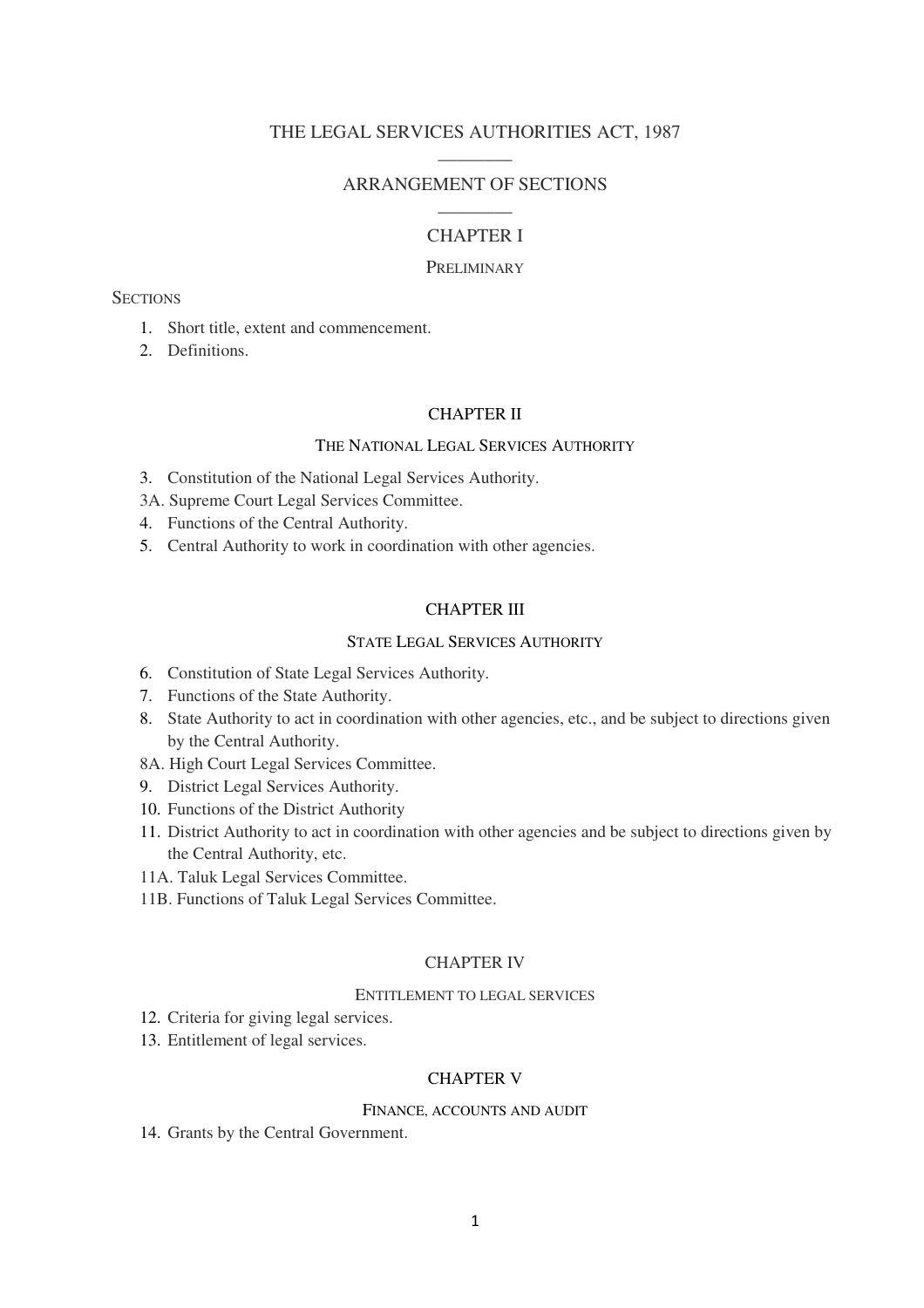### **SECTIONS**

- 15. National Legal Aid Fund.
- 16. State Legal Aid Fund.
- 17. District Legal Aid Fund.
- 18. Accounts and audit.

# CHAPTER VI

### LOKADALATS

19. Organisation of Lok Adalats.

20. Cognizance of cases by Lok Adalats.

21. Award of Lok Adalat.

22. Powers of Lok Adalat or Permanent Lok Adalat.

# CHAPTER VIA

# PRE-LITIGATION CONCILIATION AND SETTLEMENT

22A. Definitions.

22B. Establishment of Permanent Lok Adalats.

- 22C. Cognizance of cases by Permanent Lok Adalat.
- 22D. Procedure of Permanent Lok Adalat.
- 22E.Award of Permanent Lok Adalat to be final.

## CHAPTER VII

# **MISCELLANEIOUS**

23. Members and staff of Authorities, Committees and Lok Adalats to be public servants.

24. Protection of action taken in good faith.

25. Act to have overriding effect.

26. Power to remove difficulties.

27. Power of Central Government to make rules.

28. Power of State Government to make rules.

29.Power of Central Authority to make regulations.

29A. Power of State Authority to make regulations.

30. Laying of rules and regulations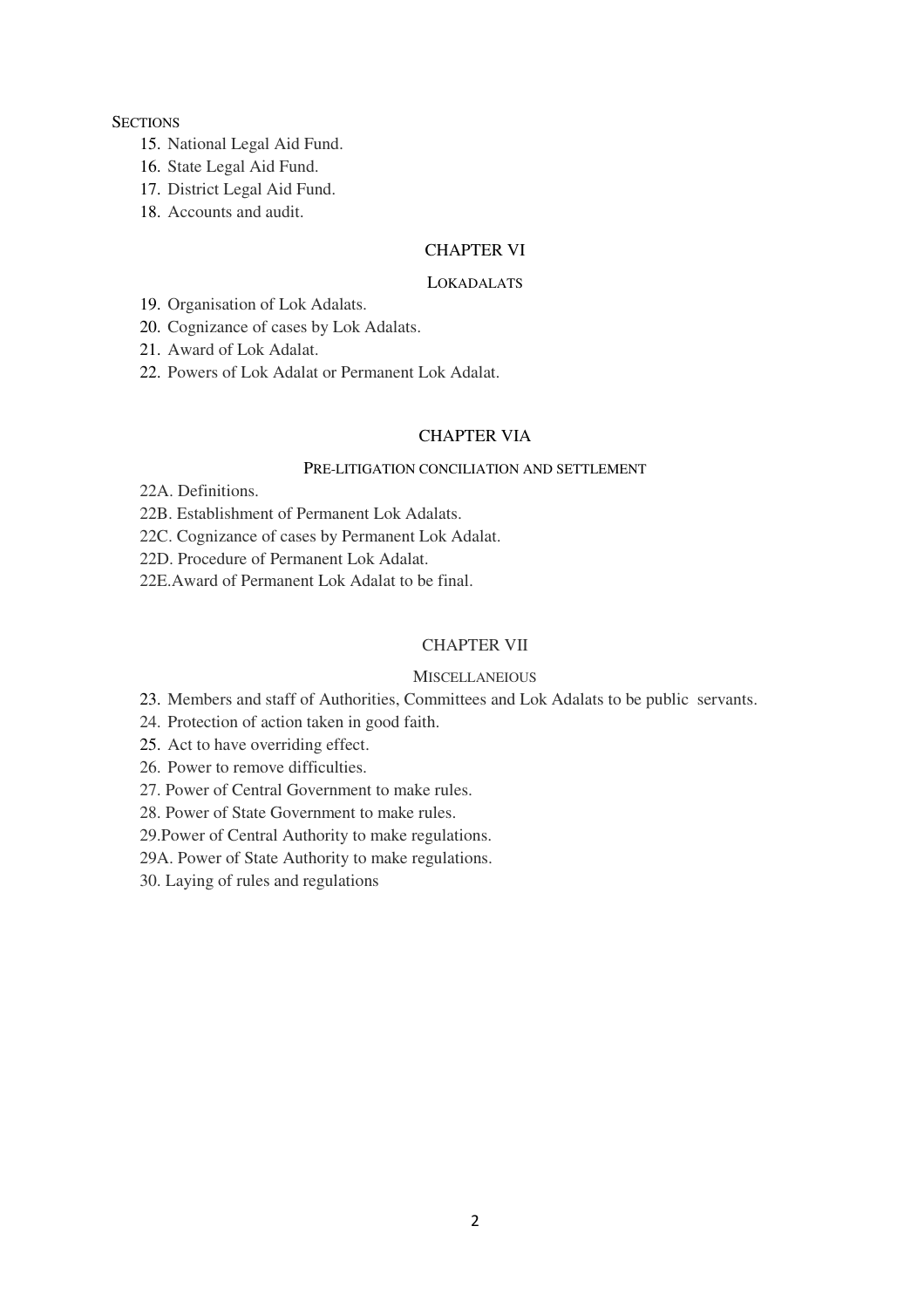## THE LEGAL SERVICES AUTHORITIES ACT, 1987

## ACT NO. 39 OF 1987

### [11*th October*, 1987.]

An Act to constitute legal services authorities to provide free and competent legal services to the weaker sections of the society to ensure that opportunities for securing justice are not denied to any citizen by reason of economic or other disabilities, and to organize Lok Adalats to secure that the operation of the legal system promotes justice on a basis of equal opportunity.

BE it enacted by the Parliament in the Thirty-eighth Year of the Republic of India as follows:**—** 

### CHAPTER I

#### PRELIMINARY

**1. Short title, extent and commencement.—**This Act may be called the Legal Services Authorities Act, 1987.

(2) It extends to the whole of India,  $1***$ .

 $(3)$  It shall come into force on such date<sup>2</sup> as the Central Government may, by notification, appoint; and different dates may be appointed for different provisions of this Act and for different States, and any reference to commencement in any provision of this Act in relation to any State shall be construed as a reference to the commencement of that provision in that State.

**2. Definitions.—**In this Act, unless the context otherwise requires,**—** 

 $3[(a)$  "case" includes a suit or any proceeding before a court;

(*aa*) "Central Authority" means the National Legal Services Authority constituted under section3;

(*aaa*) "court" means a civil, criminal or revenue court and includes any tribunal or any other authority constituted under any law for the time being in force, to exercise judicial or quasi-judicial functions;]

(*b*) "District Authority" means a District Legal Services Authorityconstituted under section9;

<sup>4</sup>[(bb) "High Court Legal Services Committee" means a High Court Legal Services Committee constituted under section8A;]

(*c*) "legal service" includes the rendering of any service in the conduct of any case or other legal proceeding before any court or other authority or tribunal and the giving of advice on any legal matter;

(*d*)"Lok Adalat" means a Lok Adalat organised under Chapter VI;

(*e*) "notification" means a notification published in the Official Gazette;

(*f*) "prescribed" means prescribed by rules made under this Act;

 $3$ [ $(ff)$  "regulations" means regulations made under this Act;]

(*g*) "scheme" means any scheme framed by the Central Authority, a State Authority or a District Authority for the purpose of giving effect to any of the provisions of this Act;

(*h*) "State Authority" means a State Legal Services Authority constituted under section6;

(*i*) "State Government" includes the administrator of a Union territory appointed by the President under article 239 of the Constitution;

<sup>1.</sup> The words "except the State of Jammu and Kashmir" omitted by Act 34 of 2019, s. 95 and the Fifth Schedule (w.e.f. 31-10- 2019).

<sup>2. 9</sup>th November, 1995, *vide* notification No. S.O. 893(E), dated 9th November, 1995, *see* Gazette of India, Extraordinary, Part II, sec. 3(*ii*).

<sup>3.</sup> Subs. by Act 59 of 1994, s. 2, for clause (*a*) (w.e.f. 29-10-1994).

<sup>4.</sup> Ins. by s. 2, *ibid*. (w.e.f. 29-10-1994).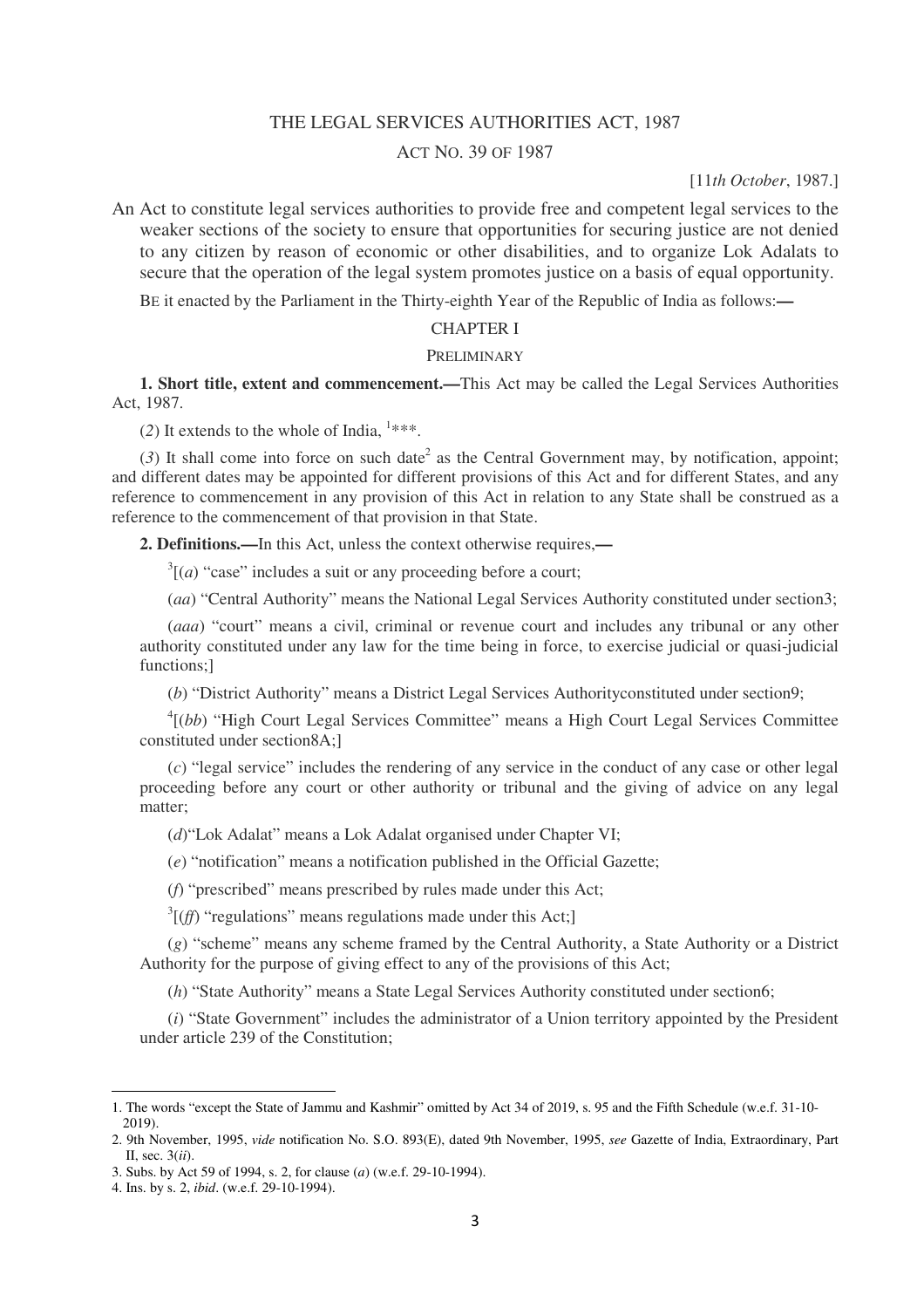$I$ <sup>1</sup>[ $(j)$  "Supreme Court Legal Services Committee" means the Supreme Court Legal Services Committee constituted under section3A;

(*k*) "Taluk Legal Services Committee" means a Taluk Legal Services Committee constituted under section11A.]

(*2*) Any reference in this Act to any other enactment or any provision thereof shall, in relation to an area in which such enactment or provision is not in force, be construed as a reference to the corresponding law or the relevant provision of the corresponding law, if any, in force in that area.

### CHAPTER II

#### THE NATIONAL LEGAL SERVICES AUTHORITY

**2 [3. Constitution of the National Legal Services Authority.—**(*1*) The Central Government shall constitute a body to be called the National Legal Services Authority to exercise the powers and perform the functions conferred on, or assigned to, the Central Authority under this Act.

(*2*) The Central Authority shall consist of**—** 

(*a*) theChief Justice of India who shall be the Patron-in-Chief;

(*b*) a serving or retired Judge of the Supreme Court to be nominated by the President, in consultation with the Chief Justice of India, who shall be the Executive Chairman; and

(*c*) such number of other members, possessing such experience and qualifications, as may be prescribed by the Central Government, to be nominated by that Government in consultation with the Chief Justice of India.

(*3*) The Central Government shall, in consultation with the Chief Justice of India, appoint a person to be the Member-Secretary of the Central Authority, possessing such experience and qualifications as may be prescribed by that Government, to exercise such powers and perform such duties under the Executive Chairman of the Central Authority as may be prescribed by that Government or as may be assigned to him by the Executive Chairman of that Authority.

(*4*) The terms of office and other conditions relating thereto, of members and the Member-Secretary of the Central Authority shall be such as may be prescribed by the Central Government in consultation with the Chief Justice of India.

(*5*) The Central Authority may appoint such number of officers and other employees as may be prescribed by the Central Government, in consultation with the Chief Justice of India, for the efficient discharge of its functions under this Act.

(*6*) The officers and other employees of the Central Authority shall be entitled to such salary and allowances and shall be subject to such other conditions of service as may be prescribed by the Central Government in consultation with the Chief Justice of India.

(*7*) The administrative expenses of the Central Authority, including the salaries, allowances and pensions payable to the Member-Secretary, officers and other employees of the Central Authority, shall be defrayed out of the Consolidated Fund of India.

(*8*) All orders and decisions of the Central Authority shall be authenticated by the Member-Secretary or any other officer of the Central Authority duly authorised by the Executive Chairman of that Authority.

(*9*) No act or proceeding of the Central Authority shall be invalid merely on the ground of the existence of any vacancy in, or any defect in the constitution of, the Central Authority.

**3A. Supreme Court Legal Services Committee.—(1)** The Central Authority shall constitute a committee to be called the Supreme Court Legal Services Committee for the purpose of exercising such

<sup>1.</sup> Ins. by Act 59 of 1994, s. 2 (w.e.f. 29-10-1994).

<sup>2.</sup> Subs. by s. 3, *ibid*., for section 3 (w.e.f. 29-10-1994).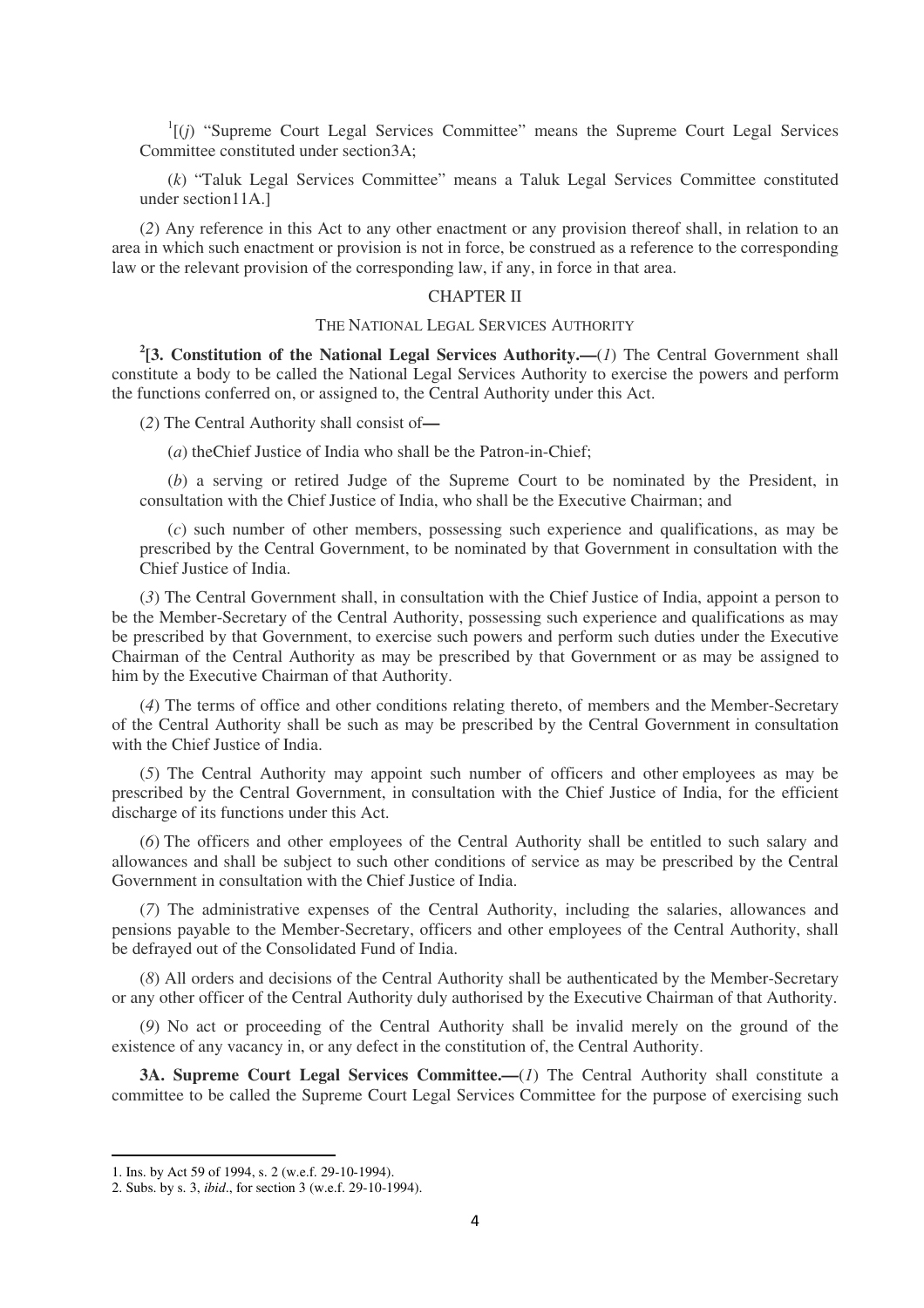powers and performing such functions as may be determined by regulations made by the Central Authority.

(*2*) The Committee shall consist of**—** 

(*a*) a sitting Judge of the Supreme Court who shall be the Chairman; and

(*b*) such number of other members possessing such experience and qualifications as may be prescribed by the Central Government,

to be nominated by the Chief Justice of India.

l

(*3*) The Chief Justice of India shall appoint a person to be the Secretary to the Committee, possessing such experience and qualifications as may be prescribed by the Central Government.

(*4*) The terms of office and other conditions relating thereto, of the members and Secretary of the Committee shall be such as may be determined by regulations made by the Central Authority.

(*5*) The Committee may appoint such number of officers and other employees as may be prescribed by the Central Government, in consultation with the Chief Justice of India, for the efficient discharge of its functions.

(*6*) The officers and other employees of the Committee shall be entitled to such salary and allowances and shall be subject to such other conditions of service as may be prescribed by the Central Government in consultation with the Chief Justice of India.]

4. Functions of the Central Authority.—The Central Authority shall <sup>1\*\*\*</sup> perform all or any of the following functions, namely:**—** 

(*a*) lay down policies and principles for making legal services available under the provisions of this Act;

(*b*) frame the most effective and economical schemes for the purpose of making legal services available under the provisions of this Act;

(*c*) utilise the funds at its disposal and make appropriate allocations of funds to the State Authorities and District Authorities;

(*d*) take necessary steps by way of social justice litigation with regard to consumer protection, environmental protection or any other matter of special concern to the weaker sections of the society and for this purpose, give training to social workers in legal skills;

(*e*) organise legal aid camps, especially in rural areas, slums or labour colonies with the dual purpose of educating the weaker sections of the society as to their rights as well as encouraging the settlement of disputes through LokAdalats;

(*f*) encourage the settlement of disputes by way of negotiations, arbitration and conciliation;

(*g*) undertake and promote research in the field of legal services with special reference to the need for such services among the poor;

(*h*) to do all things necessary for the purpose of ensuring commitment to the fundamental duties of citizens under Part IVA of the Constitution;

(*i*) monitor and evaluate implementation of the legal aid programmes at periodic intervals and provide for independent evaluation of programmes and schemes implemented in whole or in part by funds provided under this Act;

<sup>1.</sup> The words ", subject to the general directions of the Central Government," omitted by Act of 59 of 1994, s. 4 (w.e.f. 29-10- 1994).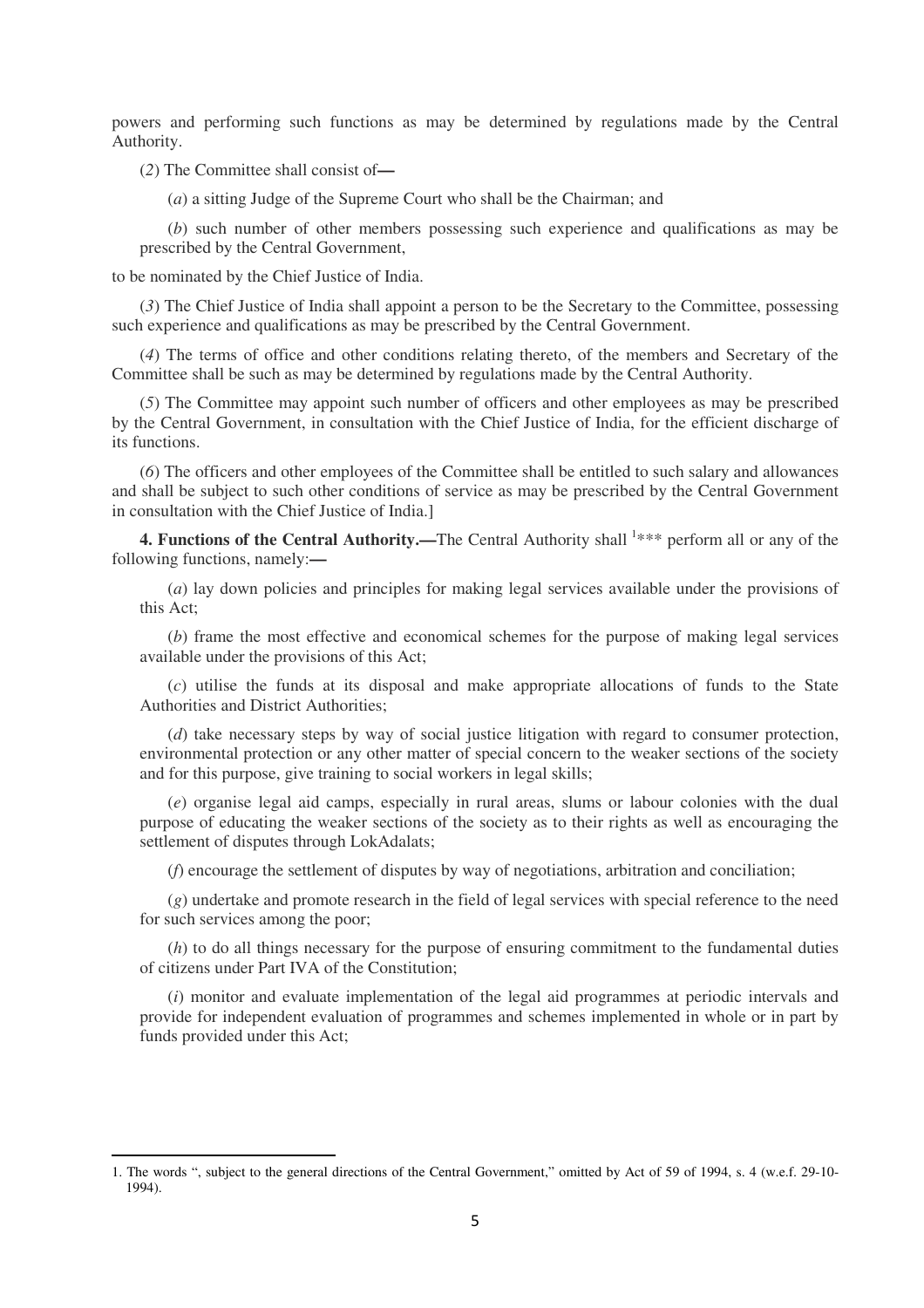$\frac{1}{1}$  (*j*) provide grants-in-aid for specific schemes to various voluntary social service institutions and the State and District Authorities, from out of the amounts placed at its disposal for the implementation of the legal services schemes under the provisions of this Act;]

(*k*) develop, in consultation with the Bar Council of India, programmes for clinical legal education and promote guidance and supervise the establishment and working of legal services clinics in universities, law colleges and other institutions;

(*l*) take appropriate measures for spreading legal literacy and legal awareness amongst the people and, in particular, to educate weaker sections of the society about the rights, benefits and privileges guaranteed by social welfare legislations and other enactments as well as administrative programmes and measures;

(*m*) make special efforts to enlist the support of voluntary social welfare institutions working at the grass-root level, particularly among the Scheduled Castes and the Scheduled Tribes, women and rural and urban labour; and

 $(n)$  coordinate and monitor the functioning of <sup>2</sup>[State Authorities, District Authorities, Supreme Court Legal Services Committee, High Court Legal Services Committees, Taluk Legal Services Committees and voluntary social service institutions] and other legal services organisations and give general directions for the proper implementation of the legal services programmes.

**5. Central Authority to work in coordination with other agencies.—**In the discharge of its functions under this Act, the Central Authority shall, wherever appropriate, act in coordination with other governmental and non-governmental agencies, universities and others engaged in the work of promoting the cause of legal services to the poor.

## CHAPTER III

#### STATE LEGAL SERVICESAUTHORITY

**3 [6. Constitution of State Legal Services Authority.—**(*1*) Every State Government shall constitute a body to be called the Legal Services Authority for the State to exercise the powers and perform the functions conferred on, or assigned to, a State Authority under this Act.

(*2*) A State Authority shall consist of**—** 

(*a*) the Chief Justice of the High Court who shall be the Patron-in-Chief;

(*b*) a serving or retired Judge of the High Court, to be nominated by the Governor, in consultation with the Chief Justice of the High Court, who shall be the Executive Chairman; and

(*c*) such number of other members, possessing such experience and qualifications as may be prescribed by the State Government, to be nominated by that Government in consultation with the Chief Justice of the High Court.

(*3*) The State Government shall, in consultation with the Chief Justice of the High Court, appoint a person belonging to the State Higher Judicial Service, not lower in rank than that of a District Judge, as the Member-Secretary of the State Authority, to exercise such powers and perform such duties under the Executive Chairman of the State Authority as may be prescribed by that Government or as may be assigned to him by the Executive Chairman of that Authority.

Provided that a person functioning as Secretary of a State Legal Aid and Advice Board immediately before the date of constitution of the State Authority may be appointed as Member-Secretary of that Authority, even if he is not qualified to be appointed as such under this sub-section, for a period not exceeding five years.

<sup>1.</sup> Subs. by Act 59 of 1994, s. 4, for clause (*j*) (w.e.f. 29-10-1994).

<sup>2.</sup> Subs. by s. 4, *ibid*., for "State and District Authorities and other voluntary social welfare institutions" (w.e.f. 29-10-1994).

<sup>3.</sup> Subs. by s. 5,*ibid.,* for section 6 (w.e.f. 29-10-1994).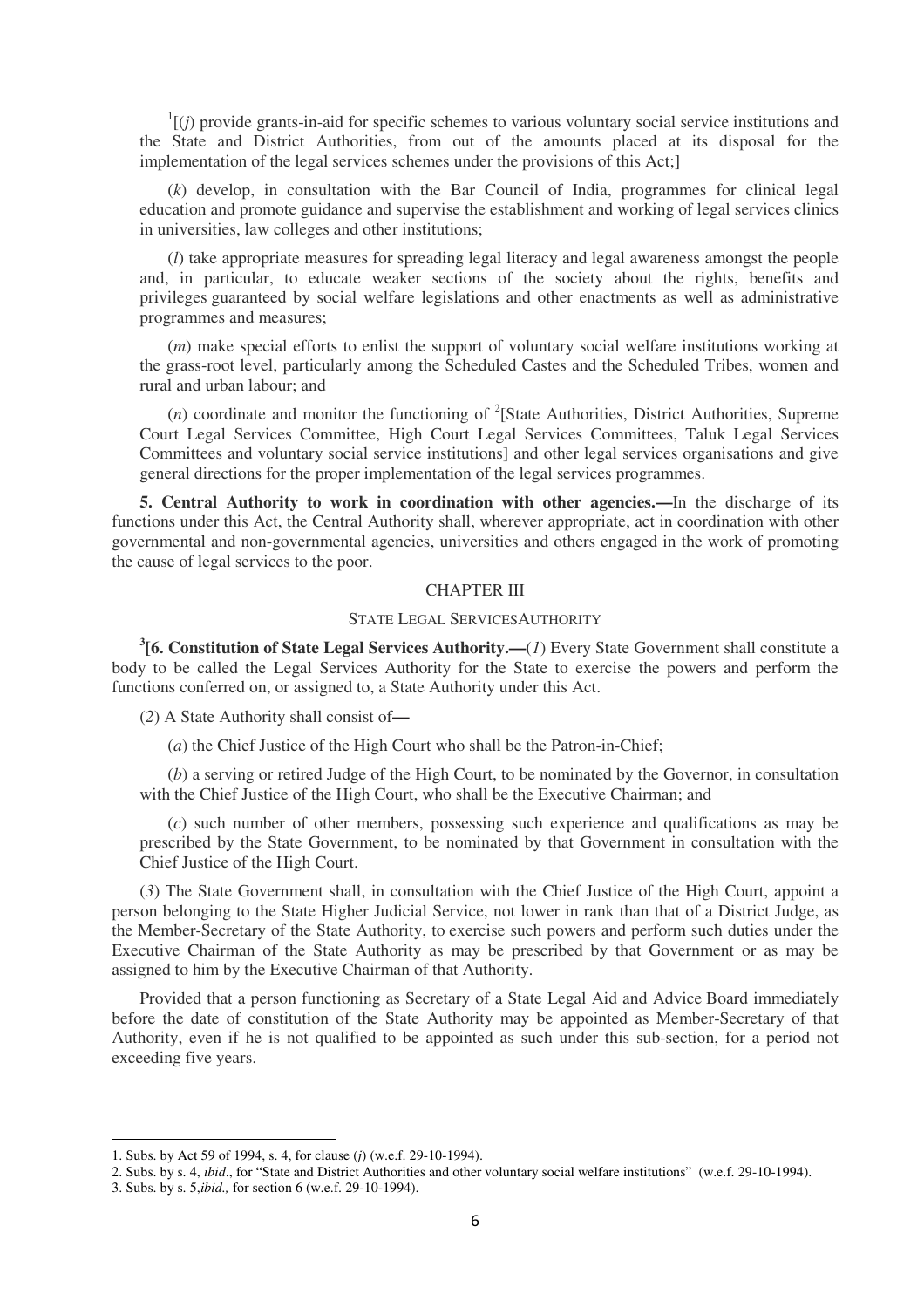(*4*) The terms of office and other conditions relating thereto, of members and the Member-Secretary of the State Authority shall be such as may be prescribed by the State Government in consultation with the Chief Justice of the High Court.

(*5*) The State Authority may appoint such number of officers and other employees as may be prescribed by the State Government, in consultation with the Chief Justice of the High Court, for the efficient discharge of its functions under thisAct.

(*6*) The officers and other employees of the State Authority shall be entitled to such salary and allowances and shall be subject to such other conditions of service as may be prescribed by the State Government in consultation with the Chief Justice of the High Court.

(*7*) The administrative expenses of the State Authority, including the salaries, allowances and pensions payable to the Member-Secretary, officers and other employees of the State Authorityshall be defrayed out of the Consolidated Fund of the State.

(*8*) All orders and decisions of the State Authority shall be authenticated by the Member-Secretary or any other officer of the State Authority duly authorised by the Executive Chairman of the State Authority.

(*9*) No act or proceeding of a State Authority shall be invalid merely on the ground of the existence of any vacancy in, or any defect in the constitution of, the State Authority.]

**7. Functions of the State Authority.—**(*1*) It shall be the duty of the State Authority to give to effect to the policy and directions of the Central Authority.

(*2*) Without prejudice to the generality of the functions referred to in sub-section(*1*), the State Authority shall perform all or any of the following functions, namely:**—** 

(*a*) give legal service to persons who satisfy the criteria laid down under this Act;

(b) conduct<sup>1</sup>[LokAdalats, including LokAdalats for High Court cases];

(*c*) undertake preventive and strategic legal aid programmes; and

(*d*) perform such other functions as the State Authority may, in consultation with the  $2$ [Central Authority], fix by regulations.

**3 [8. State Authority to act in coordination with other agencies., etc., and be subject to directions given by the Central Authority**.**—**In the discharge of its functions the State Authority shall appropriately act in coordination with other governmentalagencies, non-governmental voluntary social service institutions, universities and other bodies engaged in the work of promoting the cause of legal services to the poor and shall also be guided by such directions as the Central Authority may give to it in writing.

**8A. High Court Legal Services Committee.—**(*1*) The State Authority shall constitute a Committee to be called the High Court Legal Services Committee for every High Court, for the purpose of exercising such powers and performing such functions as may be determined by regulations made by the State Authority.

(*2*) The Committee shall consist of**—** 

(*a*) a sitting Judge of the High Court who shall be the Chairman; and

(*b*) such number of other members possessing such experience and qualifications as may be determined by regulations made by the State Authority,

to be nominated by the Chief Justice of the High Court.

(*3*) The Chief Justice of the High Court shall appoint a Secretary to the Committee possessing such experience and qualifications as may be prescribed by the State Government.

<sup>1.</sup> Subs. by Act 59 of 1994, s. 6, for "LokAdalats" (w.e.f. 29-10-1994).

<sup>2.</sup> Subs. by s. 6, *ibid*., for "Central Government" (w.e.f. 29-10-1994).

<sup>3.</sup> Subs. by s. 7, *ibid*., for sections 8 and 9 (w.e.f. 29-10-1994).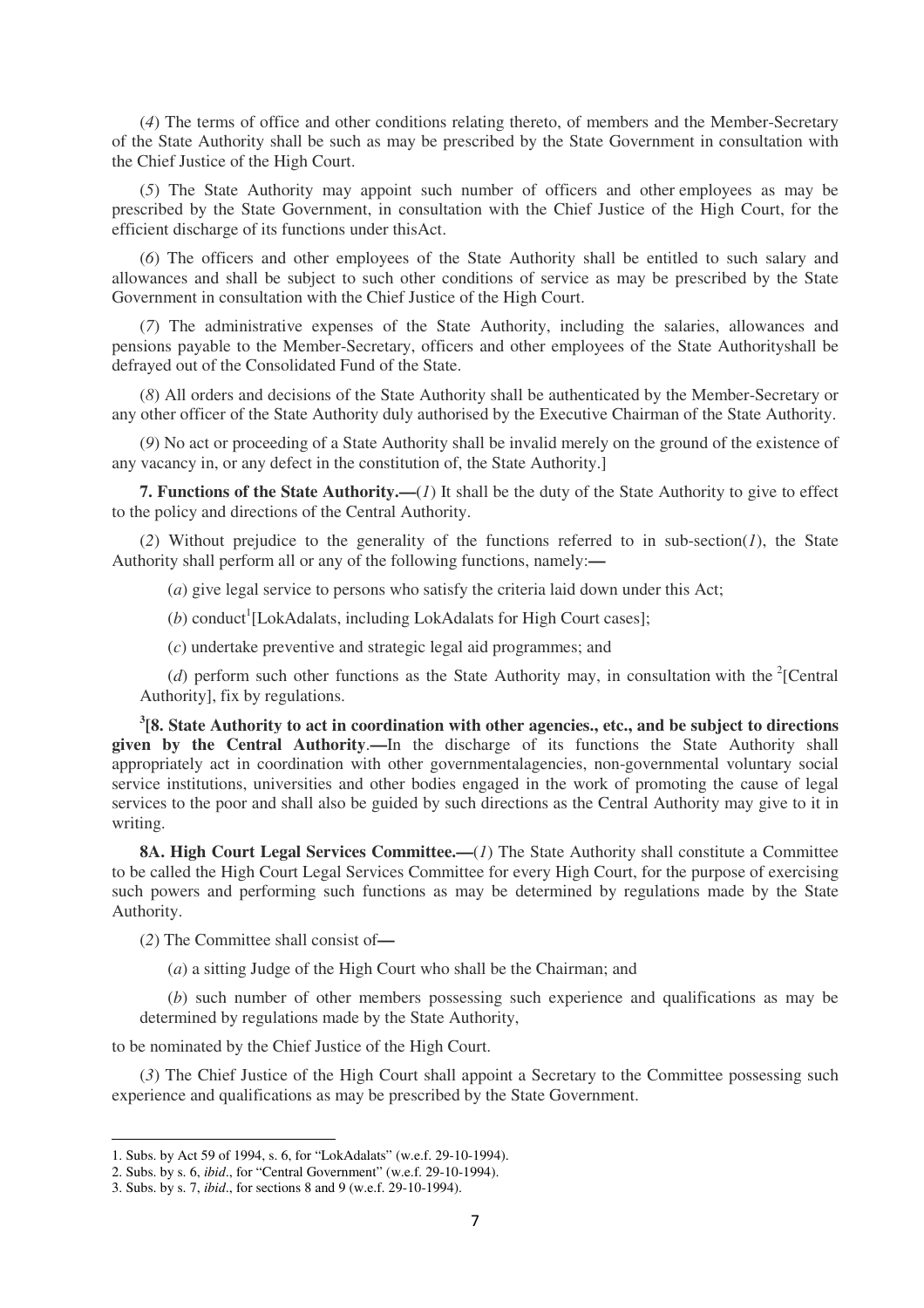(*4*) The terms of office and other conditions relating thereto, of the members and Secretary of the Committee shall be such as may be determined by regulations made by the State Authority.

(*5*) The Committee may appoint such number of officers and other employees as may be prescribed by the State Governmentin consultation with the Chief Justice of the High Court for the efficient discharge of its functions.

(*6*) The officers and other employees of the Committee shall be entitled to such salary and allowances and shall be subject to such other conditions of Service as may be prescribed by the State Government in consultation with the Chief Justice of the High Court.

**9. District Legal Services Authority.—**(*1*) The State Government shall, in consultation with the Chief Justice of the High Court, constitute a body to be called the District Legal Services Authority for every District in the State to exercise the powers and perform the functions conferred on, or assigned to, the District Authority under this Act.

(*2*) A District Authority shall consist of**—** 

(*a*) the District Judge who shall be its Chairman; and

(*b*) such number of other members, possessing such experience and qualifications, as may be prescribed by the State Government, to be nominated by that Government in consultation with the Chief Justice of the High Court.

(*3*) The State Authority shall, in consultation with the Chairman of the District Authority, appoint a person belonging to the State Judicial Service not lower in rank than that of a Subordinate Judge or Civil Judge posted at the seat of the DistrictJudiciary as Secretary of the District Authority to exercise such powers and perform such duties under the Chairman of that Committee as may be assigned to him by such Chairman.

(*4*) The terms of office and other conditions relating thereto, of members and Secretary of the District Authority shall be such as may be determined by regulations made by the State Authority in consultation with the Chief Justice of the High Court.

(*5*) The District Authority may appoint such number of officers and other employees as may be prescribed by the State Government in consultation with the Chief Justice of the High Court for the efficient discharge of its functions.

(*6*) The officers and other employees of the District Authority shall be entitled to such salary and allowances and shall be subject to such other conditions of service as may be prescribed by the State Government in consultation with the Chief Justice of the High Court.

(*7*) The administrative expenses of every District Authority, including the salaries, allowances and pensions payable to the Secretary, officers and other employees of the District Authority, shall be defrayed out of the Consolidated Fund of the State.

(*8*) All orders and decisions of the District Authority shall be authenticated by the Secretary or by any other officer of the District Authority duly authorised by the Chairman of that Authority.

(*9*) No act or proceeding of the District Authority shall be invalid merely on the ground of the existence of any vacancy in, or any defect in the constitution of, the District Authority.]

**10. Functions of the District Authority.—**(*1*) It shall be the duty of every District Authority to perform such of the functions of the State Authority in the District as may be delegated to it from time to time by the State Authority.

(*2*) Without prejudice to the generality of the functions referred to in sub-section (*1*), the District Authority may perform all or any of the following functions, namely:**—** 

 $I$ <sup>1</sup>[(*a*) coordinate the activities of the Taluk Legal Services Committee and other legal services in the District;]

<sup>1.</sup> Subs. by Act 59 of 1994, s. 8, for clause (*a*) (w.e.f. 29-10-1994).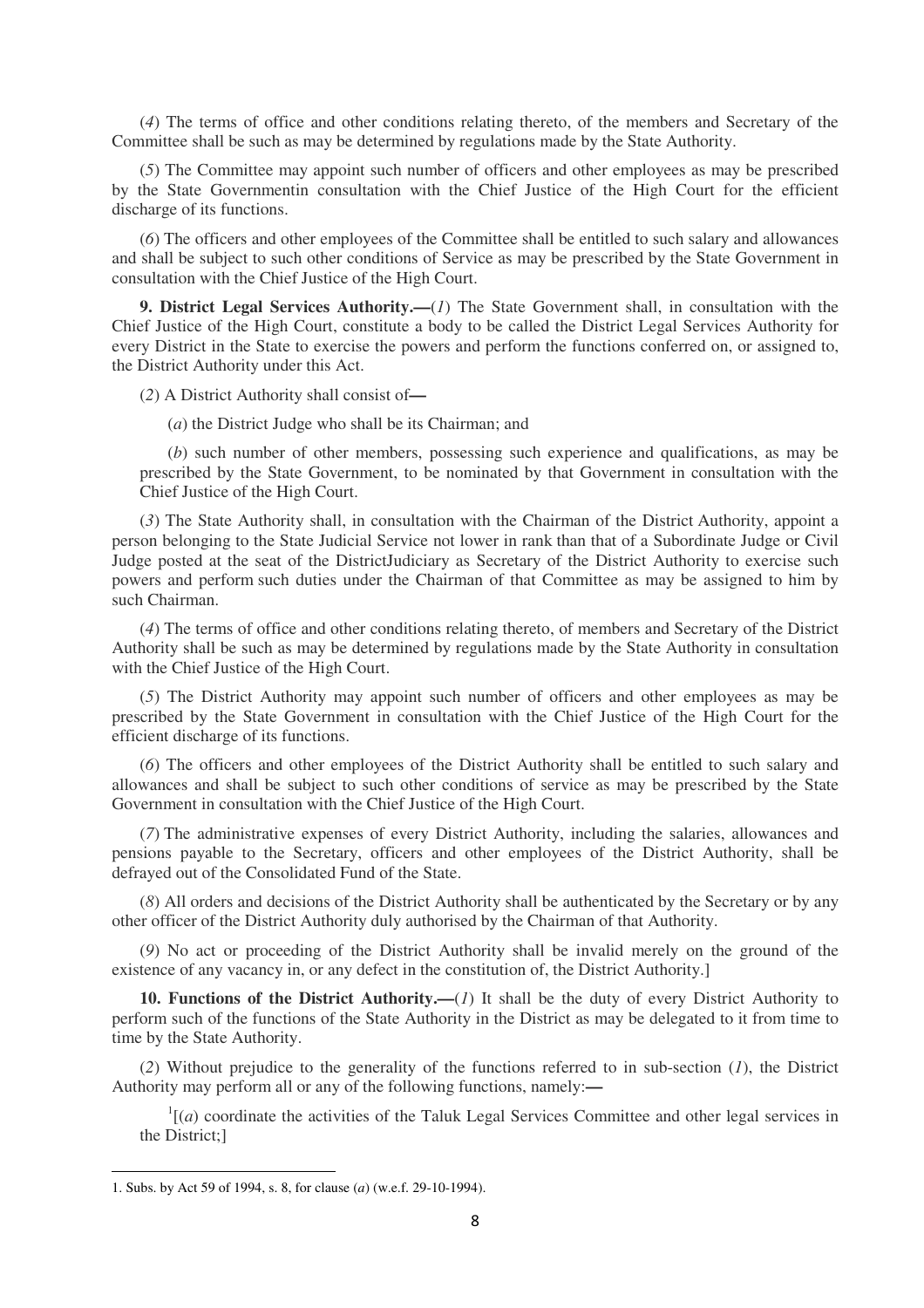(*b*) organize Lok Adalats within the District; and

 $(c)$  perform such other functions as the State Authority may  $1***$  fix by regulations.

**11. District Authority to act in coordination with other agencies and be subject to directions given by the Central Authority, etc.—**In the discharge of its functions under this Act, the District Authority shall, wherever appropriate, act in coordination with other governmental and non-governmental institutions, universities and others engaged in the work of promoting the cause of legal services to the poor and shall also be guided by such directions as the Central Authority or the State Authority may give to it in writing.

**2 [11A. Taluk Legal Services Committee.—**(*1*) The State Authority may constitute a Committee, to be called the Taluk Legal Services Committee, for each taluk or mandal or for group of taluks or mandals.

(*2*) The Committee shall consist of**—** 

(*a*) The  $\frac{3}{5}$ [senior-most Judicial Officer] operating within the jurisdiction of the Committee who shall be the *ex officio* Chairman; and

(*b*) such number of other members, possessing such experience and qualifications, as may be prescribed by the State Government, to be nominated by that Government in consultation with the Chief Justice of the High Court.

(*3*) The Committee may appoint such number of officers and other employees as may be prescribed by the State Government in consultation with the Chief Justice of the High Court for the efficient discharge of its functions.

(*4*) The officers and other employees of the Committee shall be entitled to such salary and allowances and shall be subject to such other conditions of service as may be prescribed by the State Government in consultation with the Chief Justice of the High Court.

(*5*) The administrative expenses of the Committee shall be defrayed out of the District Legal Aid Fund by the District Authority.

**11B. Functions of Taluk Legal Services Committee.—**The Taluk Legal Services Committee may perform all or any of the following functions, namely:**—** 

(*a*) co-ordinate the activities of legal services in the taluk;

(*b*) organize Lok Adalats within the taluk; and

(*c*) perform such other functions as the District Authority may assign to it.]

### CHAPTER IV

### ENTITLEMENT TO LEGAL SERVICES

**12. Criteria for giving legal services.—**Every person who has to file or defend a case shall be entitled to legal services under this Act if that person is**—** 

(*a*) a member of a Scheduled Caste or Scheduled Tribe;

(*b*) a victim of trafficking in human beings or *begar* as referred to in article 23 of the Constitution;

(*c*) a woman or a child;

 ${}^{4}$ [(*d*) a person with disability as defined in clause (*i*) of section2 of the Persons With Disabilities (Equal Opportunities, Protection of Rights and Full Participation) Act, 1995 (1 of 1996);]

<sup>1.</sup> The words ", in consultation with the State Government," omitted by Act 59 of 1994, s. 8 (w.e.f. 29-10-1994).

<sup>2.</sup> Ins. by s. 9, *ibid*. (w.e.f. 29-10-1994).

<sup>3.</sup> Subs. by Act 37 of 2002, s. 2, for "senior Civil Judge" (w.e.f. 11-6-2002).

<sup>4.</sup> Subs. by Act 1 of 1996, s. 74, for clause (*d*) (w.e.f. 7-2-1996).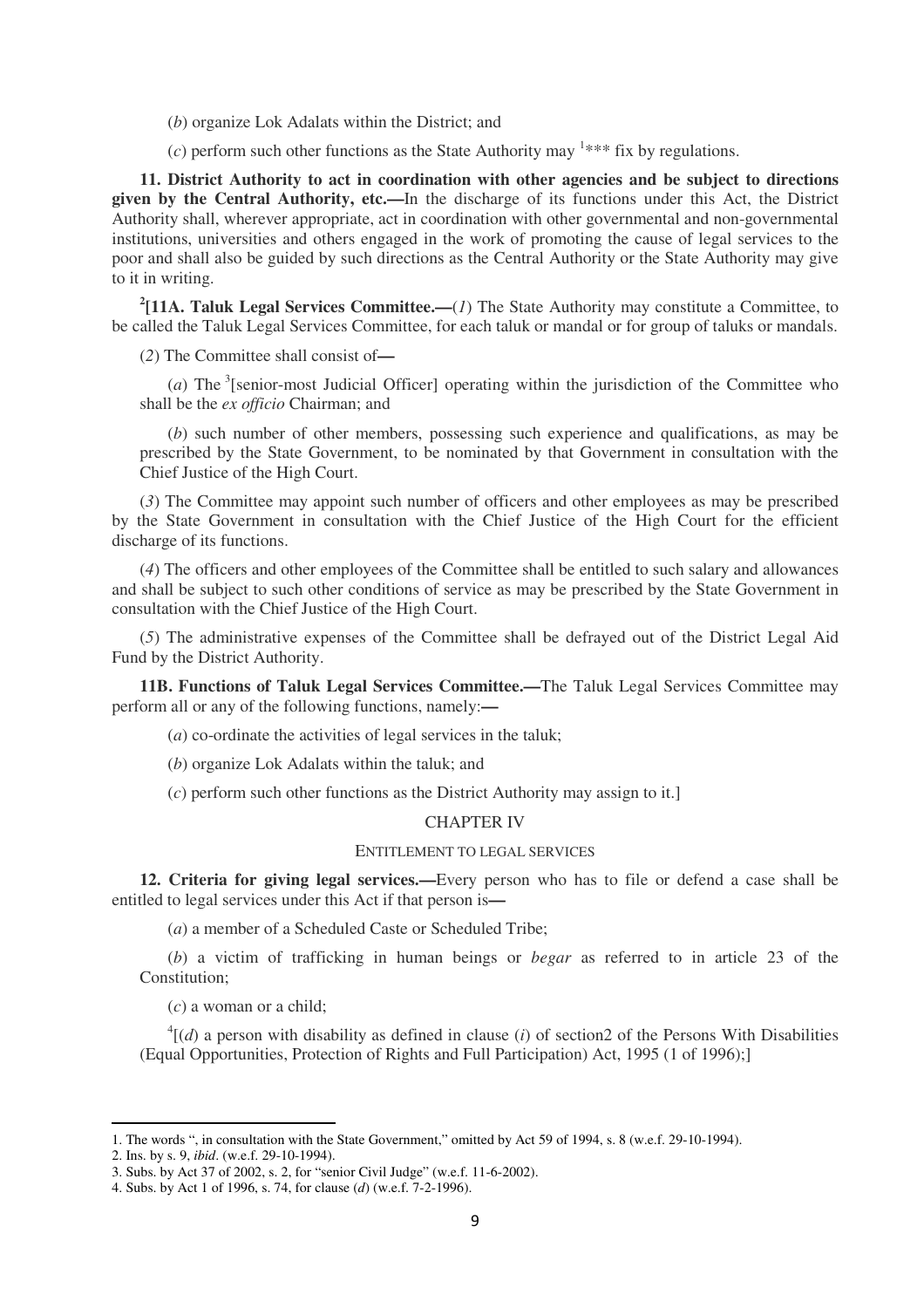(*e*) a person under circumstances of underserved want such as being a victim of a mass disaster, ethnic, violence, caste atrocity, flood, drought, earthquake or industrial disaster; or

(*f*) an industrial workman; or

(*g*) in custody, including custody in a protective home within the meaning of clause (*g*) of section2 of the Immoral Traffic (Prevention) Act, 1956 (104 of 1956), or in a juvenile home within the meaning of clause (*j*) of section 2 of the Juvenile Justice Act, 1986 (53 of 1986), or in a psychiatric hospital or psychiatric nursing home within the meaning of clause (*g*) of section2 of the Mental Health Act, 1987 (14 of 1987); or

 $\ln \left( h \right)$  in receipt of annual income less than rupees nine thousand or such other higher amount as may be prescribed by the State Government, if the case is before a court other than the Supreme Court, and less than rupees twelve thousand or such other higher amount as may be prescribed by the Central Government, if the case is before the Supreme Court.]

**13. Entitlement of legal services.—**(*1*) Persons who satisfy all or any of the criteria specified in section 12 shall be entitled to receive legal services provided that the concerned Authority is satisfied that such person has a*prima facie* case to prosecute or to defend.

(*2*) An affidavit made by a person as to his income may be regarded as sufficient for making him eligible to the entitlement of legal services under this Act unless the concerned Authority has reason to disbelieve such affidavit.

#### CHAPTER V

#### FINANCE, ACCOUNTS AND AUDIT

**14. Grants by the Central Government.—**The Central Government shall, after due appropriation made by Parliament by law in this behalf, pay to the Central Authority, by way of grants, such sums of money as the Central Government may think fit for being utilised for the purposes of this Act.

**15. National Legal Aid Fund.—**(*1*) The Central Authority shall establish a fund to be called the National Legal Aid Fund and there shall be credited thereto**—** 

(*a*) all sums of money given as grants by the Central Government under section 14;

(*b*) any grants or donations that may be made to the Central Authority by any other person for the purposes of this Act;

(*c*) any amount received by the Central Authority under the orders of any court or from any other source.

(*2*) The National Legal Aid Fund shall be applied for meeting**—** 

(*a*) the cost of legal services provided under this Act including grants made to State Authorities;

 $2^{2}$ [(*b*) the cost of legal services provided by the Supreme Court Legal Services Committee;

(*c*) any other expenses which are required to be met by the Central Authority.]

**16. State Legal Aid Fund.—**(*1*) A State Authority shall establish a fund to be called the State Legal Aid Fund and there shall be credited thereto**—** 

(*a*) all sums of money paid to it or any grants by the Central Authority for the purposes of this Act;

(*b*) any grants or donations that may be made to the State Authority by the State Government or by any person for the purposes of this Act;

(*c*) any other amount received by the State Authority under the orders of any court or from any other source.

<sup>1.</sup> Subs. by Act 59 of 1994, s. 10, for clause (*h*) (w.e.f. 29-10-1994).

<sup>2.</sup> Subs. by s. 11, *ibid*., for clause (*b*) (w.e.f. 29-10-1994).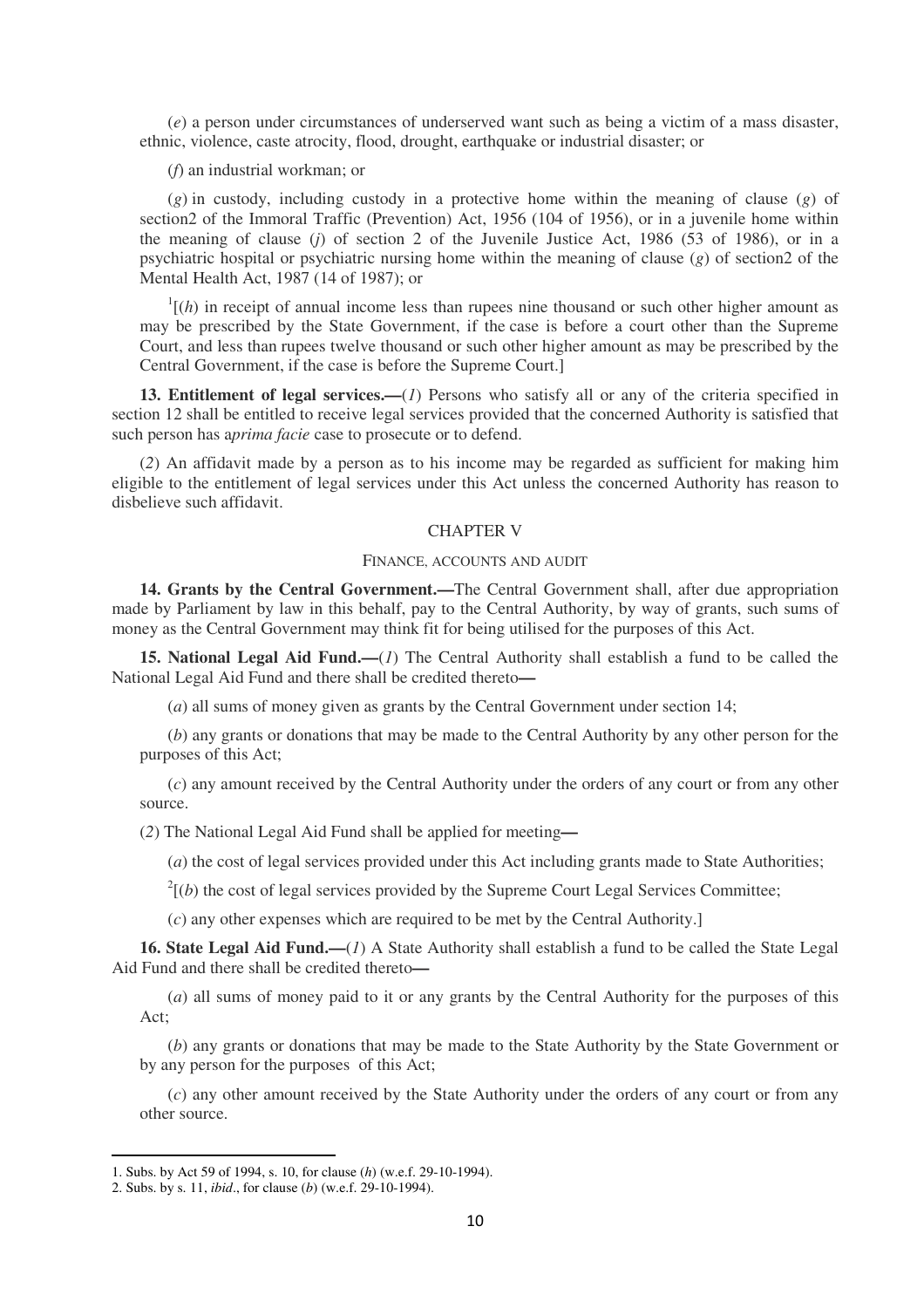(*2*) A State Legal Aid Fund shall be applied for meeting**—** 

(*a*) the cost of functions referred to in section 7;

 $<sup>1</sup>$ [(*b*) the cost of legal services provided by the High Court Legal Services Committee;</sup>

(*c*) any other expenses which are required to be met by the State Authority.]

**17. District Legal Aid Fund.—**(*1*) Every District Authority shall establish a fund to be called the District Legal Aid Fund and there shall be credited thereto**—** 

(*a*) all sums of money paid or any grants made by the State Authority to the District Authority for the purposes of this Act;

 $2^{2}$ [(*b*) any grants or donations that may be made to the District Authority by any person, with the prior approval of the State Authority, for the purposes of this Act;]

(*c*) anyother amount received by the District Authority under the orders of any court or from any other source.

(*2*) A District Legal Aid Fund shall be applied for meeting**—** 

(*a*) the cost of functions referred to in section 10<sup>3</sup> [and 11B];

(*b*) any other expenses which are required to be met by the District Authority.

**18. Accounts and audit.—**(*1*) The Central Authority, State Authority, or the District Authority (hereinafter referred to in this section as 'the authority'), as the case may be, shall maintain proper accounts and other relevant records and prepare an annual statement of accounts including the income and expenditure account and the balance-sheet in such form and in such manner as may be prescribed by the Central Government in consultation with the Comptroller and Auditor-General of India.

(*2*) The accounts of the Authorities shall be audited by the Comptroller and Auditor-General of India at such intervals as may be specified by him and any expenditure incurred in connection with such audit shall be payable by the Authority concerned to the Comptroller and Auditor-General of India.

(*3*) The Comptroller and Auditor-General of India and any other person appointed by him in connection with the auditing of the accounts of an Authority under this Act shall have the same rights and privileges and authority in connection with such audit as the Comptroller and Auditor-General of India has in connection with the auditing of the Government accounts and, in particular, shall have the right to demand the production of books, accounts, connected vouchers and other documents and papers and to inspect any of the offices of the Authorities under this Act.

(*4*) The accounts of the Authorities, as certified by the Comptroller and Auditor-General of India or any other person appointed by him in this behalf together with the audit report thereon, shall be forwarded annually by the Authorities to the Central Government or the State Governments, as the case may be.

 $^{4}$ [(5) The Central Government shall cause the accounts and the audit report received by it under subsection (*4*) to be laid, as soon as may be after they are received, before each House of Parliament.

(*6*) The State Government shall cause the accounts and the audit report received by it under subsection (4) to be laid, as soon as may be after they are received, before the State Legislature.]

#### CHAPTER VI

## LOK ADALATS

**5 [19. Organisation of Lok Adalats.—**(*1*) Every State Authority or District Authority or the Supreme Court Legal Services Committee or every High Court Legal Services Committee or, as the case may be,

<sup>1.</sup> Subs. by Act 59 of 1994, s. 12, for clause (*b*) (w.e.f. 29-10-1994).

<sup>2.</sup> Subs. by s. 13, *ibid*., for clause (*b*) (w.e.f. 29-10-1994).

<sup>3.</sup> Ins. by s. 13, *ibid*. (w.e.f. 29-10-1994).

<sup>4.</sup> Ins. by s. 14, *ibid*. (w.e.f. 29-10-1994).

<sup>5.</sup> Subs. by s. 15, *ibid*., for sections 19 and 20 (w.e.f. 29-10-1994).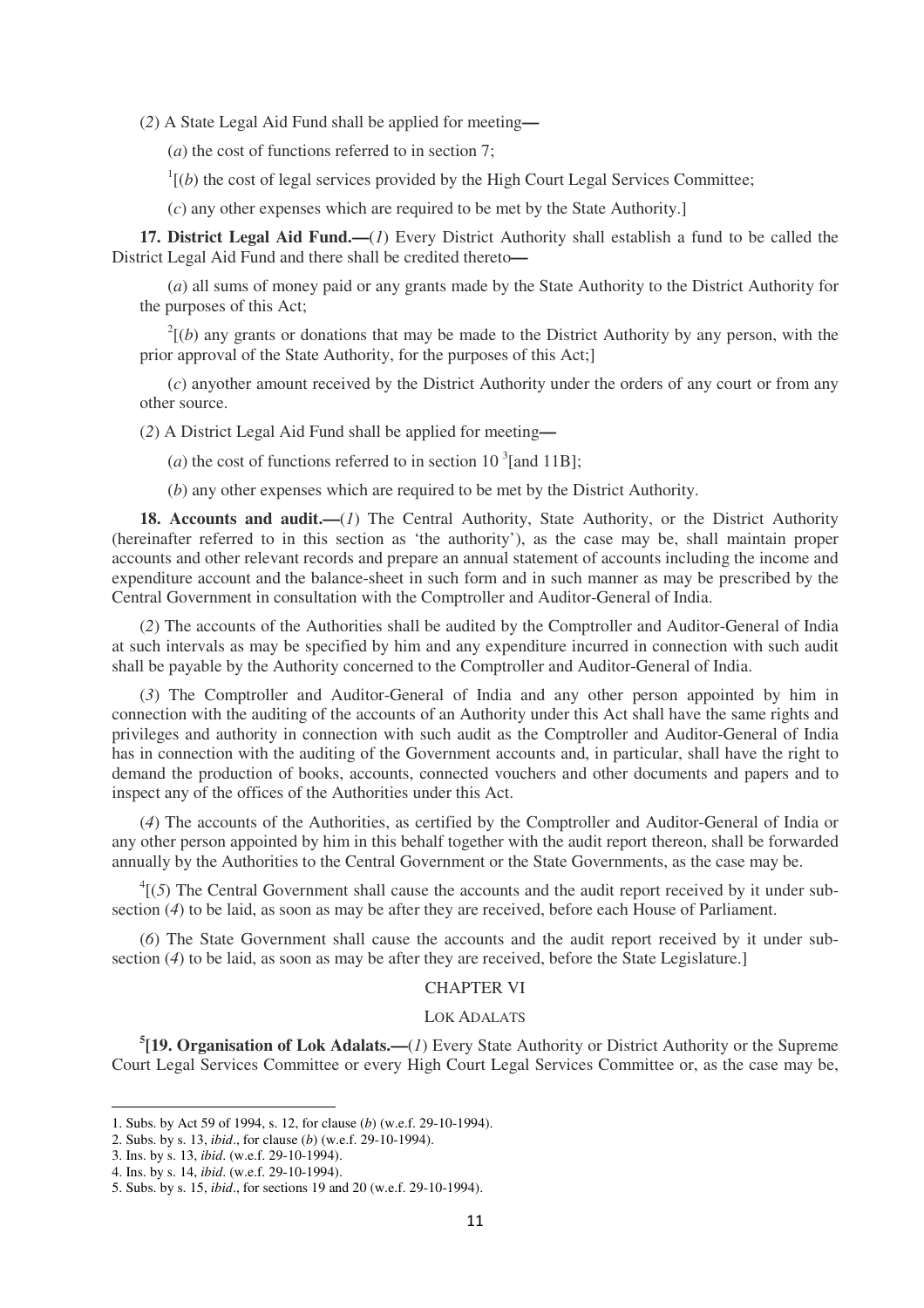Taluk Legal Services Committee may organize Lok Adalats at such intervals and places and for exercising such jurisdiction and for such areas as it thinks fit.

(*2*) Every Lok Adalat organised for an area shall consist of such number of**—** 

- (*a*) serving or retired judicial officers; and
- (*b*) other persons,

of the area as may be specified by the State Authority or the District Authority or the Supreme Court Legal Services Committee or the High Court Legal Services Committee, or as the case may be, the Taluk Legal Services Committee, organising such Lok Adalat.

(*3*) The experience and qualifications of other persons referred to in clause (*b*) of sub-section (*2*) for Lok Adalats organised by the Supreme Court Legal Services Committee shall be such as may be prescribed by the Central Government in consultation with the Chief Justice of India.

(*4*) The experience and qualifications of other persons referred to in clause (*b*) of sub-section (*2*) for Lok Adalats other than referred to in sub-section (3) shall be such as may be prescribed by the State Government in consultation with the Chief Justice of the High Court.

(*5*) A Lok Adalat shall have jurisdiction to determine and to arrive at a compromise or settlement between the parties to a dispute in respect of**—** 

(*i*) any case pending before; or

(*ii*) any matter which is falling within the jurisdiction of, and is not brought before,

any Court for which the Lok Adalat is organised:

Provided that the Lok Adalat shall have no jurisdiction in respect of any case or matter relating to an offence not compoundable under any law.

**20. Cognizance of cases by Lok Adalats.—**(*1*) Where in any case referred to in clause (*i*) of sub-section (*5*) of section 19,**—** 

 $(i)(a)$  the parties thereof agree; or

(*b*) one of the parties thereof makes an application to the Court,

for referring the case to the Lok Adalat for settlement and if such court is*prima facie* satisfied that there are chances of such settlement; or

(*ii*) thecourt is satisfied that the matter is an appropriate one to be taken cognizance of by the Lok Adalat,

the Court shall refer the case to the Lok Adalat:

Provided that no case shall be referred to the Lok Adalat under sub-clause (*b*) of clause (*i*) or clause (*ii*) by such court except after giving a reasonable opportunity of being heard to the parties.

(*2*) Notwithstanding anything contained in any cither law for the time being in force, the Authority or Committee organising the Lok Adalat under sub-section (*1*) of section19 may, on receipt of an application from any one of the parties to any matter referred to in clause (*ii*) of sub-section (*5*) of section 19 that such matter needs to be determined by a Lok Adalat, refer such matter to the Lok Adalat, for determination:

Provided that no matter shall be referred to the Lok Adalat except after giving a reasonable opportunity of being heard to the other party.

(*3*) Where any case is referred to a Lok Adalat under sub-section (*1*) or where a reference has been made to it under sub-section (*2*), the Lok Adalat shall proceed to dispose of the case or matter and arrive at a compromise or settlement between the parties.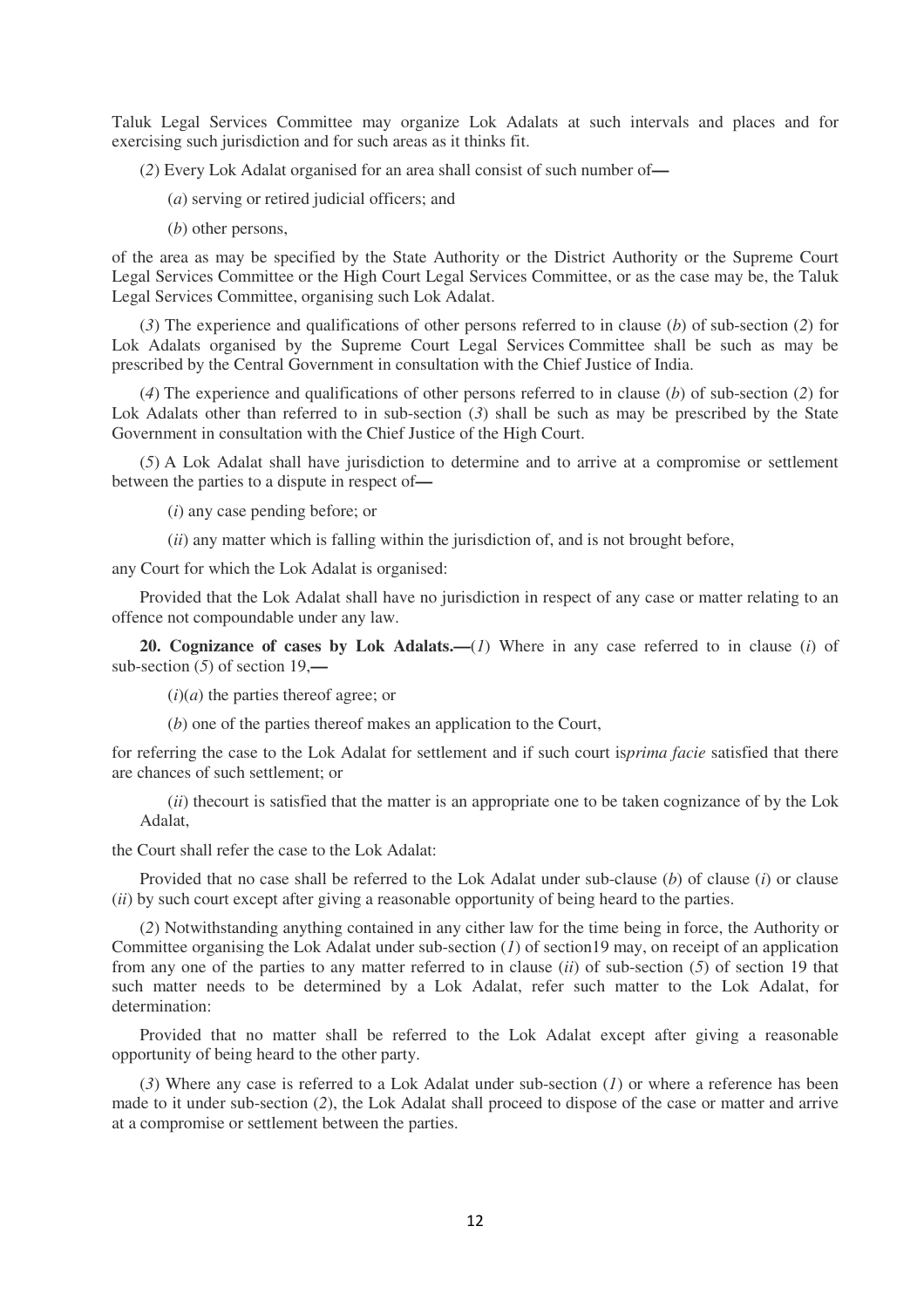(*4*) Every Lok Adalat shall, while determining any reference before it under this Act, act with utmost expedition to arrive at a compromise or settlement between the parties and shall be guided by the principles of justice, equity, fair play and other legal principles.

(*5*) Where no award is made by the Lok Adalat on the ground that no compromise or settlementcould be arrived at between the parties, the record of the case shall be returned by it to the court, from which the reference has been received under sub-section (*1*) for disposal in accordance with law.

(*6*) Where no award is made by the Lok Adalat on the ground that no compromise or settlement could be arrived at between the parties, in a matter referred to in sub-section (*2*), that Lok Adalat shall advice the parties to seek remedy in a court.

(*7*) Where the record of the case if returned under sub-section (*5*) to the court, such court shall proceed to deal with such case from the stage which was reached before such reference under sub-section (*1*).]

21. Award of Lok Adalat.—<sup>1</sup>[(*1*) Every award of the Lok Adalat shall be deemed to be a decree of a civil court or, as the case may be, an order of any other court and where a compromise or settlement has been arrived at, by a Lok Adalat in a case referred to it under sub-section(*1*) of section 20, the court-fee paid in such case shall be refunded in the manner provided under the Court-fees Act, 1870 (7 of 1870).]

(*2*) Every award made by a Lok Adalat shall be final and binding on all the parties to the dispute, and no appeal shall lie to any court against the award.

22. Powers of <sup>2</sup>[Lok Adalat or Permanent Lok Adalat.]—(*1*) The <sup>2</sup>[Lok Adalat or Permanent Lok Adalat] shall, for the purposes of holding any determination under this Act, have the same powers as are vested in a Civil Court under the Code of Civil Procedure, 1908 (5 of 1908), while trying a suit in respect of the following matters, namely:**—** 

(*a*) the summoning and enforcing the attendance of any witness and examining him on oath;

(*b*) the discovery and production of any document;

(*c*) the reception of evidence on affidavits;

(*d*) the requisitioning of any public record or document or copy of such record or document from any court or office; and

(*e*) such other matters as may be prescribed.

(2) Without prejudice to the generality of the powers contained in sub-section  $(I)$ , every <sup>2</sup>[Lok Adalat or Permanent Lok Adalat] shall have the requisite powers to specify its own procedure for the determination of any dispute coming before it.

 $(3)$  All proceedings before a  $^{2}$ [Lok Adalat or Permanent Lok Adalat] shall be deemed to be judicial proceedings within the meaning of sections 193,219 and 228 of the Indian Penal Code (45 of 1860) and every <sup>2</sup>[Lok Adalat or Permanent Lok Adalat] shall be deemed to be a Civil Court for the purpose of section195 and Chapter XXVI of the Code of Criminal Procedure, 1973 (2 of 1974).

# 3 [CHAPTER VIA

### PRE-LITIGATION CONCILIATION AND SETTLEMENT

**22A. Definitions.—**In this Chapter and for the purposes of sections 22 and 23, unless the context otherwise requires,**—** 

(*a*) "Permanent Lok Adalat" means a Permanent Lok Adalat established under sub-section (*1*) of section22B;

<sup>1.</sup> Subs. by Act 59 of 1994, s. 16, for sub-section (*1*) (w.e.f. 29-10-1994),

<sup>2.</sup> Subs. by Act 37 of 2002, s. 3, for "Lok Adalat" (w.e.f. 11-6-2002).

<sup>3.</sup> Ins. by s. 4, *ibid*. (w.e.f. 11-6-2002).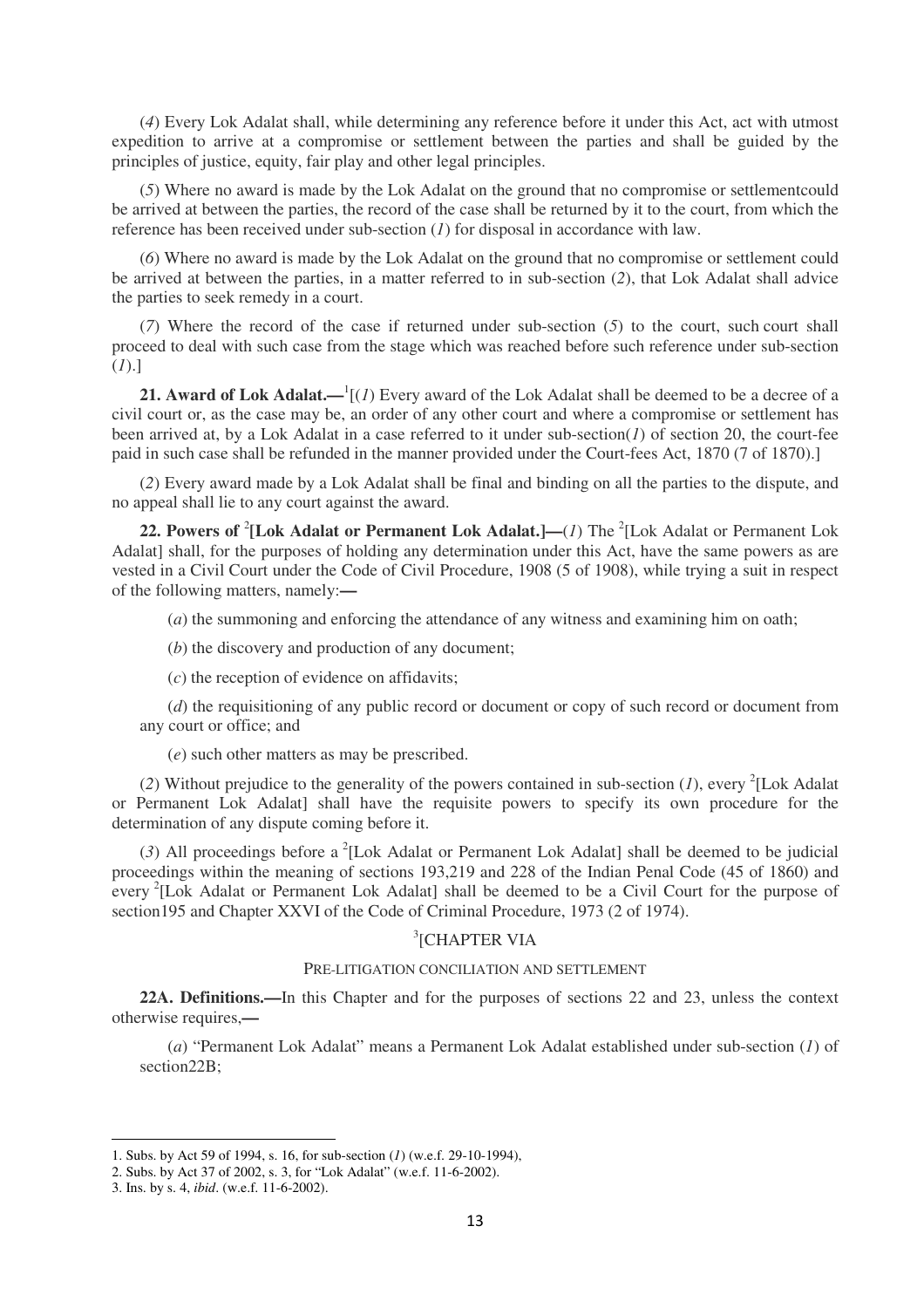(*b*) "public utility service" means any**—** 

(*i*) transport service for the carriage of passengers or goods by air, road or water; or

(*ii*) postal, telegraph or telephone service; or

(*iii*) supply of power, light or water to the public by any establishment; or

(*iv*) system of public conservancy or sanitation; or

(*v*) service in hospital or dispensary; or

(*vi*)insurance service,

and includes any service which the Central Government or the State Government, as the case may be, in the public interest, by notification, declare to be a public utility service for the purposes of this Chapter.

**22B. Establishment of Permanent Lok Adalats.—**(*1*) Notwithstanding anything contained in section19, the Central Authority or, as the case may be, every State Authority shall, by notification, establish Permanent Lok Adalats at such places and for exercising such jurisdiction in respect of one or more public utility services and for such areas as may be specified in the notification.

(*2*) Every Permanent Lok Adalat established for an area notified under sub-section (*1*) shall consist of**—** 

(*a*) a person who is, or has been, a district judge or additional district judge or has held judicial office higher in rank than that of a district judge, shall be the Chairman of the Permanent Lok Adalat; and

(*b*) two other persons having adequate experience in public utility service to be nominated by the Central Government or, as the case may be, the State Government on the recommendation of the Central Authority or, as the case may be, the State Authority,

appointed by the Central Authority or, as the case may be, the State Authority, establishing such Permanent Lok Adalat and the other terms and conditions of the appointment of the Chairman and other persons referred to in clause (*b*) shall be such as may be prescribed by the Central Government.

**22C. Cognizance of cases by Permanent Lok Adalat.—**(*1*) Any party to a dispute may, before the dispute is brought before any court, make an application to the Permanent Lok Adalat for the settlement of dispute:

Provided that the Permanent Lok Adalat shall not have jurisdiction in respect of any matter relating to an offence not compoundable under any law:

Provided further that the Permanent Lok Adalat shall also not have jurisdiction in the matter where the value of the property in dispute exceeds ten lakh rupees:

Provided also that the Central Government, may by notification, increase the limit often lakh rupees specified in the second proviso in consultation with the Central Authority.

(*2*) After an application is made under sub-section(*1*) to the Permanent Lok Adalat, no party to that application shall invoke jurisdiction of any court in the same dispute.

(*3*) Where an application is made to a Permanent Lok Adalat under sub-section(*1*), it**—** 

(*a*) shall direct each party to the application to file before it a written statement, stating therein the facts and nature of dispute under the application, points or issues in such dispute and grounds relied in support of, or in opposition to, such points or issues, as the case may be, and such party may supplement such statement with any document and other evidence which such party deems appropriate in proof of such facts and grounds and shall send a copy of such statement together with a copy of such document and other evidence, if any, to each of the parties to the application;

(*b*) may require any party to the application to file additional statement before it at any stage of the conciliation proceedings;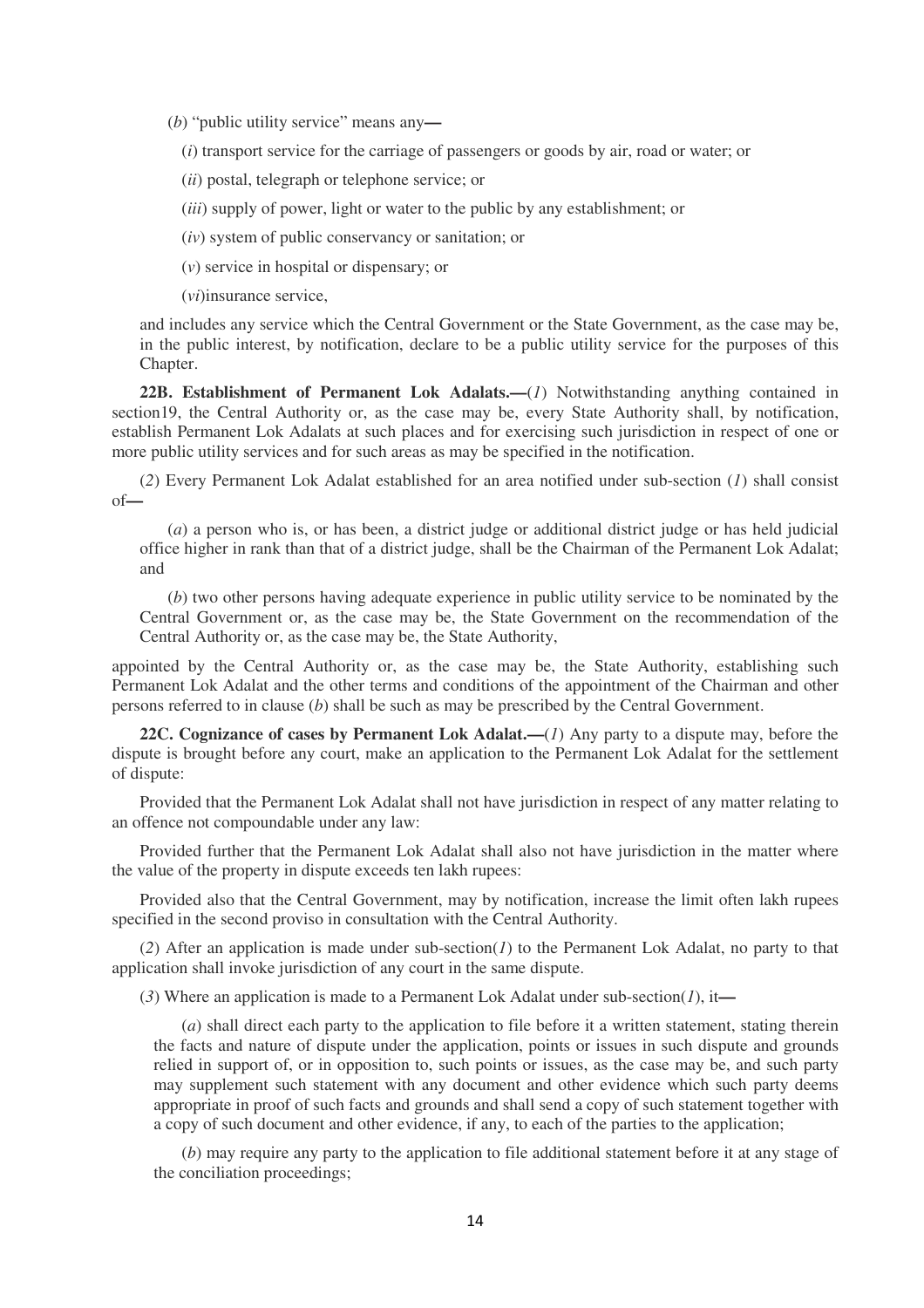(*c*) shall communicate any document or statement received by it from any party to the application to the other party, to enable such other party to present reply thereto.

(*4*) When statement, additional statement and reply, if any, have been filed under sub-section(*3*), to the satisfaction of the Permanent Lok Adalat, it shall conduct conciliation proceedings between the parties to the application in such manner as it thinks appropriate taking into account the circumstances of the dispute.

(*5*) The Permanent Lok Adalat shall, during conduct of conciliation proceedings under sub-section(4), assist the parties in their attempt to reach an amicable settlement of the dispute in an independent and impartial manner.

(*6*) It shall be the duty of the every party to the application to cooperate in good faith with the Permanent Lok Adalat in conciliation of the dispute relating to the application and to comply with the direction of the Permanent Lok Adalat to produce evidence and other related documents before it.

(*7*) When a Permanent Lok Adalat, in the aforesaid conciliation proceedings, is of opinion that there exist elements of settlement in such proceedings which may be acceptable to the parties, it may formulate the terms of a possible settlement of the dispute and give to the parties concerned for their observations and in case the parties reach at an agreement on the settlement of the dispute, they shall sign the settlement agreement and the Permanent Lok Adalat shall pass an award in terms thereof and furnish a copy of the same to each of the parties concerned.

(*8*) Where the parties fail to reach at an agreement under sub-section (*7*), the Permanent Lok Adalat shall, if the dispute does not relate to any offence, decide the dispute.

**22D. Procedure of Permanent Lok Adala**t.**—**The Permanent Lok Adalat shall, while conducting conciliation proceedings or deciding a dispute on merit under this Act, be guided by the principles of natural justice, objectivity, fair play, equity and other principles of justice, and shall not be bound by the Code of Civil Procedure, 1908 (5 of 1908) and the Indian Evidence Act, 1872 (1 of 1872).

**22E. Award of Permanent Lok Adalat to be final**.**—**(*1*) Every award of the Permanent Lok Adalat under this Act made either on merit or in terms of a settlement agreement shall be final and binding on all the parties thereto and on persons claiming under them.

(*2*) Every award of the Permanent Lok Adalat under this Act shall be deemed to be a decree of a civil court.

(*3*) The award made by the Permanent Lok Adalat under this Act shall be by a majority of the persons constituting the Permanent Lok Adalat.

(*4*) Every award made by the Permanent Lok Adalat under this Act shall be final and shall not be called in question in any original suit, application or execution proceeding.

(*5*) The Permanent Lok Adalat may transmit any award made by it to a civil court having local jurisdiction and such civil court shall execute the order as if it were a decree made by that court.]

### CHAPTER VII

#### **MISCELLANEOUS**

**1 [23. Members and staff of Authorities, Committees and Lok Adalats to be public servants.—** The members including Member-Secretary or, as the case may be, Secretary of the Central Authority, the State Authority, the District Authorities, the Supreme Court Legal Services Committee, High Court Legal Services Committees, Taluk Legal Services Committees and officers and other employees of such Authorities, Committees and the  $2$ [members of the Lok Adalats or the persons constituting Permanent Lok Adalats] shall be deemed to be public servants within the meaning of section21 of the Indian Penal Code (45 of 1860).

<sup>1.</sup> Subs. by Act 59 of 1994, s. 17, for sections 23 and 24 (w.e.f. 29-10-1994),

<sup>2.</sup> Subs. by Act 37 of 2002, s. 5, for "members of the LokAdalats" (w.e.f. 11-6-2002).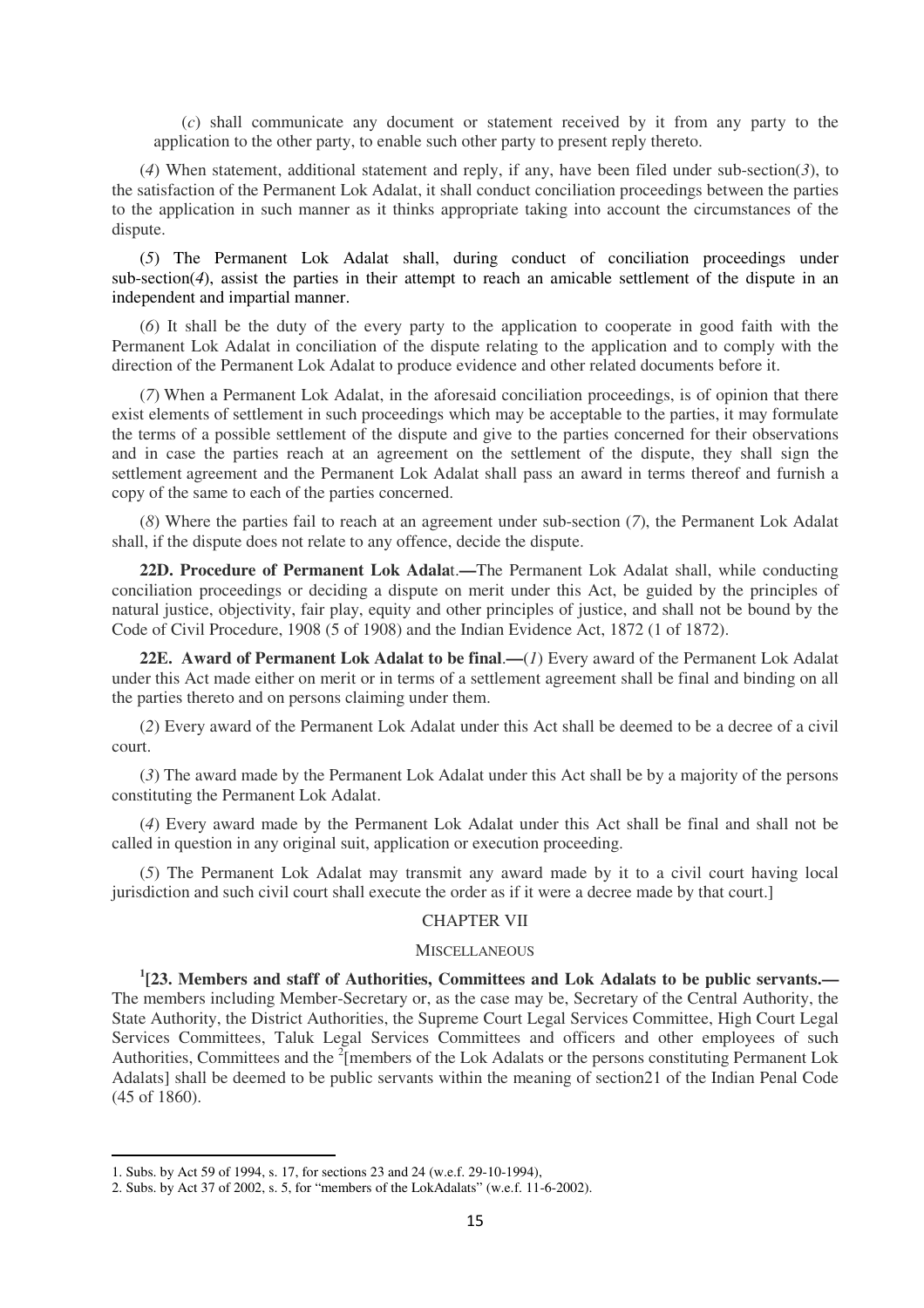**24. Protection of action taken in good faith.—**No suit, prosecution or other legal proceeding shall lie against**—** 

(*a*) the Central Government or State Government;

(*b*) the Patron-in-Chief, Executive Chairman, members of, Member-Secretary or officers or other employees of the Central Authority;

(*c*) Patron-in-Chief, Executive Chairman, member, Member-Secretary or officers or other employees of the State Authority;

(*d*) Chairman, Secretary, members or officers or other employees of the Supreme Court Legal Services Committee, High Court Legal Services Committees, Taluk Legal Services Committees or the District Authority; or

(*e*) any other person authorised by any of the Patron-in-Chief, Executive Chairman, Chairman, Member, Member-Secretary referred to in sub-clauses (*b*) to (*d*),

for anything which is in good faith done or intended to be done under the provisions of this Act or any rule or regulation made thereunder.]

**25. Act to have overriding effect.—**The provisions of this Act shall have effect notwithstanding anything inconsistent therewith contained in any other law for the time being in force or in any instrument having effect by virtue of law other than this Act.

**26. Power to remove difficulties.—**(*1*) If any difficulty arises in giving effect to the provisions of this Act, the Central Government may, by order published in the Official Gazette, make such provisions not inconsistent with the provisions of this Act as appear to it to be necessary or expedient for removing the difficulty:

Provided that no such order shall be made after the expiry of a period of two years from the date on which this Act receives the assent of the President.

(*2*) Every order made under this section shall, as soon as may be after it is made, be laid before each House of Parliament.

**1 [27. Power of Central Government to make rules.—**(*1*) The Central Government in consultation with the Chief Justice of India may, by notification, make rules to carry out the provisions of this Act.

(*2*) In particular, and without prejudice to the generality of the foregoing power, such rules may provide for all or any of the following matters, namely:—

(*a*) the number, experience and qualifications of other members of the Central Authority under clause (*c*) of sub-section(*2*) of section3;

(*b*) the experience and qualifications of the Member-Secretary of the Central Authority and his powers and functions under sub-section(*3*) of section3;

(*c*) the terms of office and other conditions relating thereto, of members and Member-Secretary of the Central Authority under sub-section(*4*) of section 3;

(*d*) the number of officers and other employees of the Central Authority under sub-section(*5*) of section3;

(*e*) the conditions of service and the salary and allowances of officers and other employees of the Central Authority under sub-section(*6*) of section3;

(*f*) the number, experience and qualifications of members of the Supreme Court Legal Services Committee under clause (*b*) of sub-section(*2*) of section 3A;

(*g*) the experience and qualifications of Secretary of the Supreme Court Legal Services Committee under sub-section(*3*) of section3A;

<sup>1.</sup> Subs. by Act 59 of 1994, s. 18, for sections 27, 28 and 29 (w.e.f. 29-10-1994).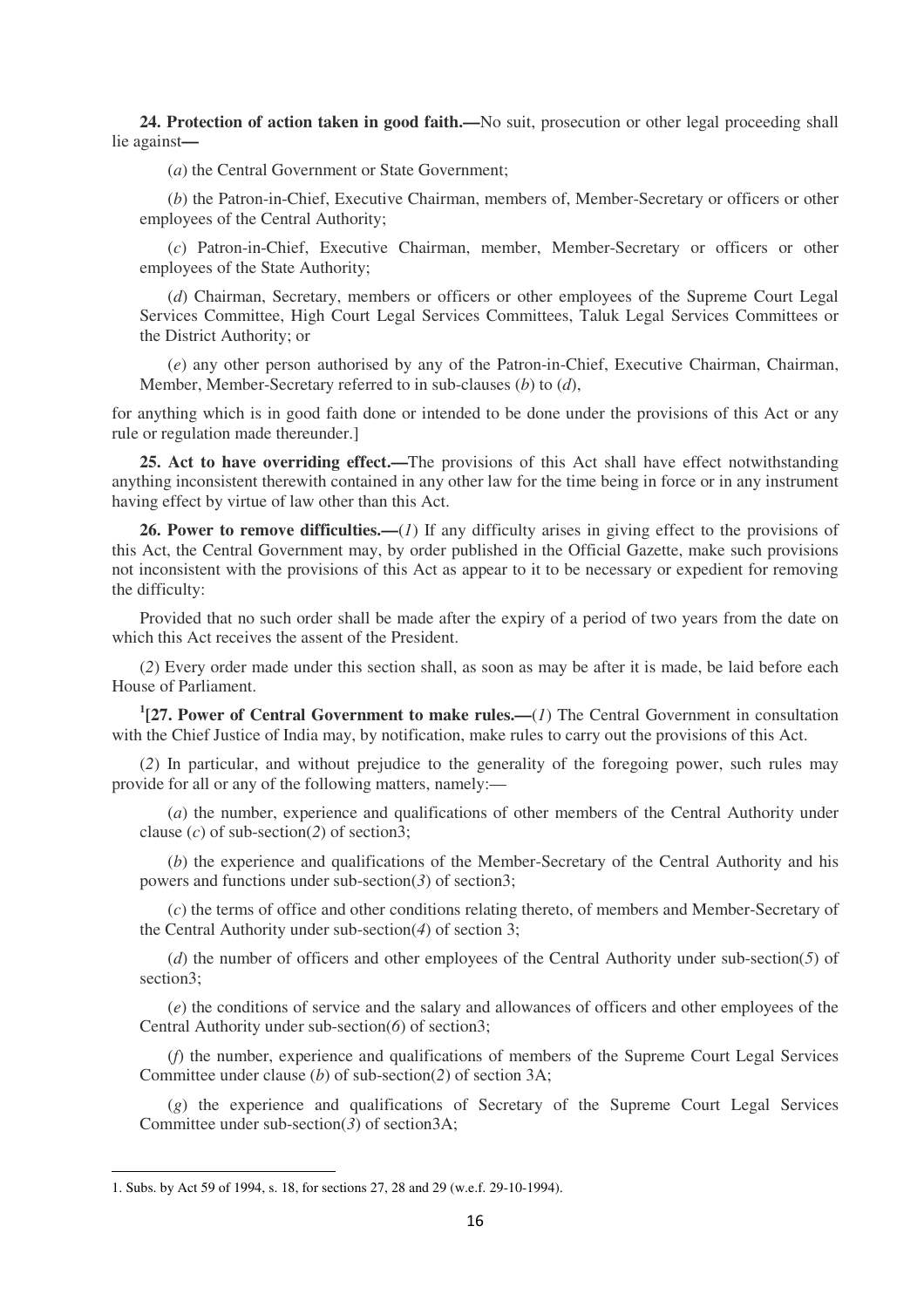(*h*) the number of officers and other employees of the Supreme Court Legal Services Committee under sub-section(5) of section 3A and the conditions of service and the salary and allowances payable to them under sub-section(*6*) of that section;

(*i*) the upper limit of annual income of a person entitling him to legal services under clause (*h*) of section12, if the case is before the Supreme Court;

(*j*) the manner in which the accounts of the Central Authority, the State Authority or the District Authority shall be maintained under section18;

(*k*) the experience and qualifications of other persons of the LokAdalatsorganised by the Supreme Court Legal Services Committee specified in sub-section(*3*) of section19;

(*l*) other matters under clause (*e*) of sub-section(*l*) of section22;

 $<sup>1</sup>$ [(*la*) the other terms and conditions of appointment of the Chairman and other persons under</sup> sub-section (*2*) of section 22B;]

(*m*) any other matter which is to be, or may be, prescribed.

**28. Power of State Government to make rules.—**(*1*)The State Government in consultation with the Chief Justice of the High Court may, by notification, make rules to carry out the provisions of this Act.

(*2*) In particular, and without prejudice to the generality of the foregoing power, such rules may provide for all or any of the following matters, namely:**—** 

(*a*) the number, experience and qualifications of other members of the State Authority under clause (*c*) of sub-section(*2*) of section6;

(*b*) the powers and functions of the Member-Secretary of the State Authority under sub-section(*3*) of section6;

(*c*) the terms of office and other conditions relating thereto, of members and Member-Secretary of the State Authority under sub-section(*4*) of section6;

(*d*) the number of officers and other employees of the State Authority under sub-section(*5*) of section6;

(*e*) the conditions of service and the salary and allowances of officers and other employees of the State Authority under sub-section(*6*) of section6;

(*f*) the experience and qualifications of Secretary of the High Court Legal Services Committee under sub-section(*3*) of section 8A;

(*g*) the number of officers and other employees of the High Court Legal Services Committee under sub-section( $5$ ) of section 8A and the conditions of service and the salary and allowances payable to them under sub-section(*6*) of that section;

(*h*) the number, experience and qualifications of members of the District Authority under clause (*b*) of sub-section(*2*) of section9;

(*i*) the number of officers and other employees of the District Authority under sub-section(*5*) of section9;

(*j*) the conditions of service and the salary and allowances of the officers and other employees of the District Authority under sub-section(*6*) of section9;

(*k*) the number, experience and qualifications of members of the Taluk Legal Services Committee under clause (*b*) of sub-section(*2*) of section 11A;

(*l*) the number of officers and other employees of the Taluk Legal Services Committee under subsection(3) of section 11A;

<sup>1.</sup> Ins. by Act 37 of 2002, s. 6 (w.e.f. 11-6-2002).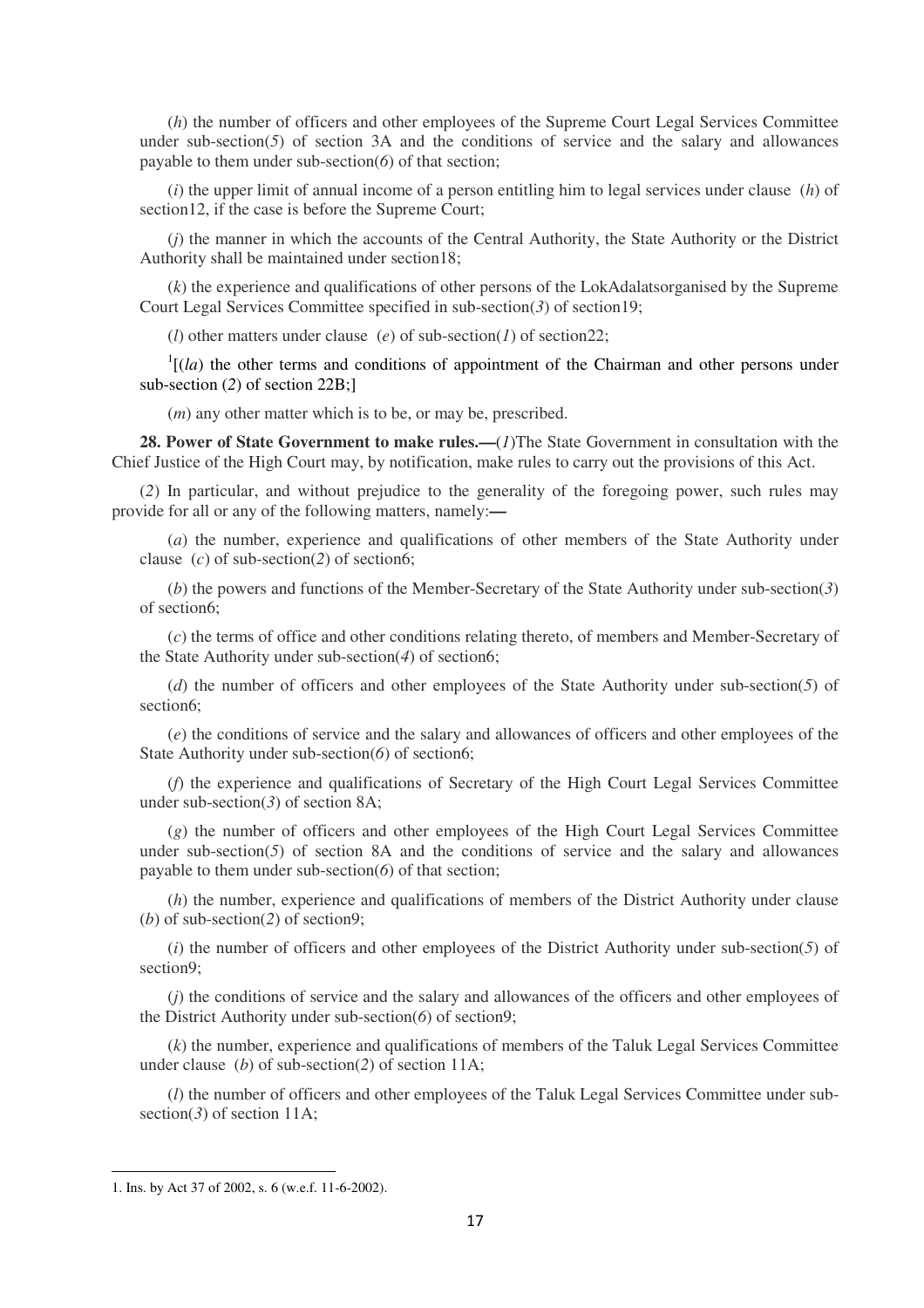(*m*) the conditions of service and the salary and allowances of officers and other employees of the Taluk Legal Services Committee under sub-section(*4*) of section 11A;

(*n*) the upper limit of annual income of a person entitling him to legal services under clause (*h*) of section12, if the case is before a court, other than the Supreme Court;

(*o*) the experience and qualifications of other persons of the LokAdalats other than referred to in sub-section(4) of section19;

(*p*) any other matter which is to be, or may be, prescribed.

**29. Power of Central Authority to make regulations.—**(*1*) The Central Authority may, by notification, make regulations not inconsistent with the provisions of this Act and the rules made thereunder, to provide for all matters for which provisions is necessary or expedient for the purposes of giving effect to the provisions of this Act.

(*2*) In particular, and without prejudice to the generality of the foregoing power, such regulations may provide for all or any of the following matters, namely:**—** 

(*a*) the powers and functions of the Supreme Court Legal Services Committee under subsection(*1*) of section3A;

(*b*) the terms of office and other conditions relating thereto, of the members and Secretary of the Supreme Court Legal Services Committee under sub-section(*4*) of section3A.

 **29A. Power of State Authority to make regulations**.**—**(*1*) The State Authority may, by notification, make regulations not inconsistent with the provisions of this Act and the rules made thereunder, to provide for all matters for which provision in necessary or expedient for the purposes of giving effect to the provisions of this Act.

(*2*) In particular, and without prejudice to the generality of the foregoing power, such regulations may provide for all or any of the following matters, namely:**—** 

(*a*) the other functions to be performed by the State Authority under clause (*d*) of sub-section(*2*) of section7;

(*b*) the powers and functions of the High Court Legal Services Committee under sub-section(*1*) of section8A;

(*c*) the number, experience and qualifications of members of the High Court Legal Services Committee under clause (*b*) of sub-section(*2*) of section8A;

(*d*) the terms of office and other conditions relating thereto, of the members and Secretary of the High Court Legal Services Committee under sub-section(*4*) of section8A;

(*e*) the term of office and other conditions relating thereto, of the members and Secretary of the District Authority under sub-section(*4*) of section9;

(*f*) the number, experience and qualifications of members of the High Court Legal Services Committee under clause (*b*) of sub-section(*2*) of section 8A;

(*g*) other functions to be performed by the District Authority under clause (*c*) of sub-section(*2*) of section10:

(*h*) the term of office and other conditions relating thereto, of members and Secretary of the Taluk Legal Services Committee under sub-section(*3*) of section 11A.]

 **30. Laying of rules and regulations.—(***1***)** Every rule made under this Act by the Central Government and every regulation made by the Central Authority thereunder shall be laid, as soon as may be after it is made, before each House of Parliament, while it is in session, for a total period of thirty days which may be comprised in one session, or in two or more successive sessions, and if, before the expiry of the session immediately following the session or the successive sessions aforesaid, both Houses agree in making any modification in the rule or regulation, or both Houses agree that the rule or regulation should not be made, the rule or regulation shall thereafter have effect only in such modified form or be of